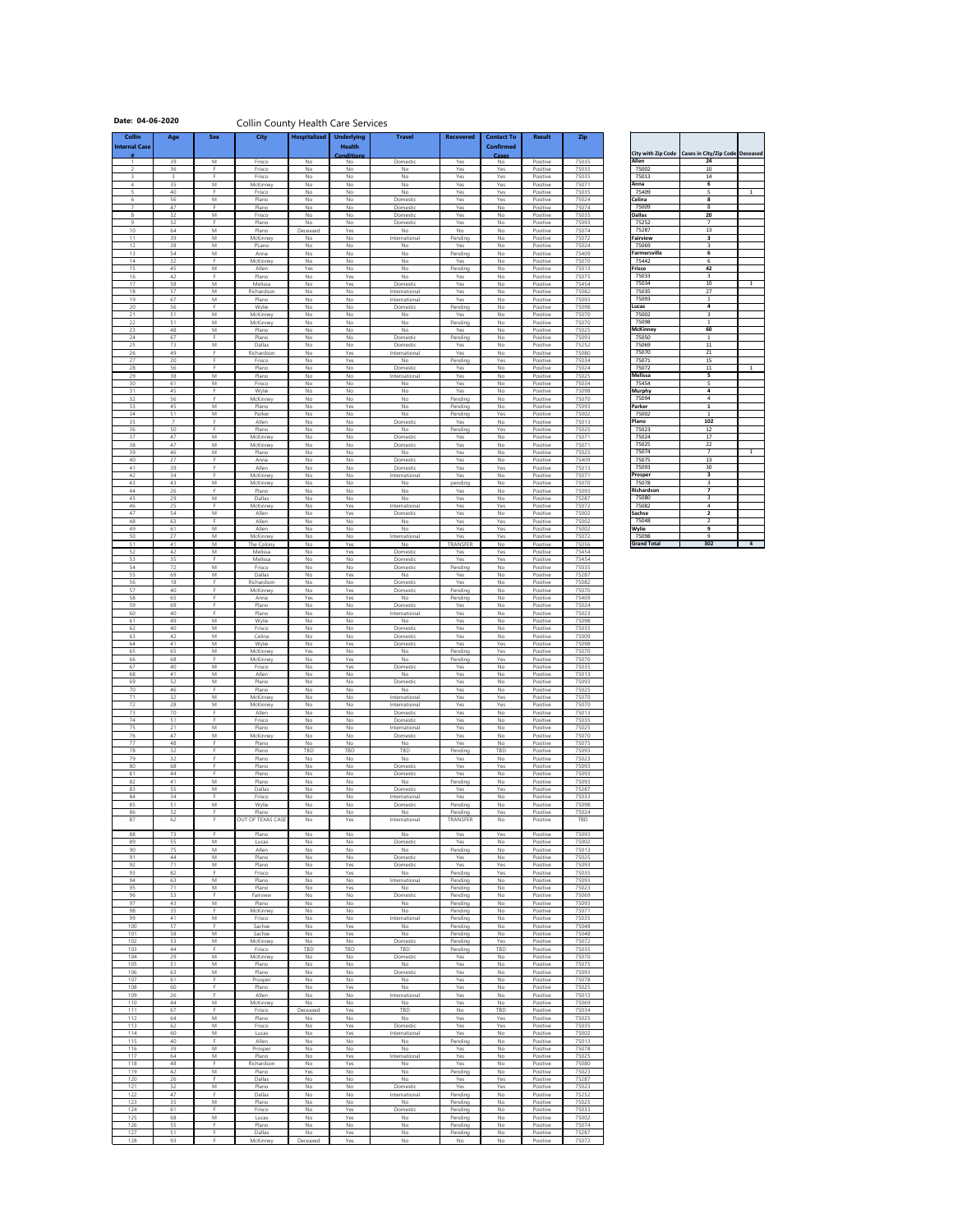# Date: 04-06-2020 **Collin County Health Care Services**

| 27<br>130<br>M<br>Plano<br>No<br>Yes<br>No<br>Pending<br>43<br>131<br>F<br>Plano<br>Yes<br>No<br>No<br>Pending                                                                                                                       |                      | Positive                         |                |
|--------------------------------------------------------------------------------------------------------------------------------------------------------------------------------------------------------------------------------------|----------------------|----------------------------------|----------------|
|                                                                                                                                                                                                                                      | Yes                  | Positive                         | 75025          |
| 37<br>132<br>F.<br>Frisco<br><b>No</b><br>No<br><b>No</b><br>Pending                                                                                                                                                                 | No<br>No             | Positive<br>Positive             | 75074<br>75035 |
| 29<br>E.<br>133<br>No<br>No<br>Plano<br>No<br>Pending                                                                                                                                                                                | No                   | Positive                         | 75025          |
| 50<br>134<br>F.<br>Domestic<br>Pending<br>Frisco<br>No<br>No                                                                                                                                                                         | No                   | Positive                         | 75034          |
| 65<br>135<br>F.<br>Yes<br>Celina<br>Yes<br>No<br>Pending<br>55<br>E.<br>136<br>Yes<br>Domestic<br>Plano<br>No<br>Pending                                                                                                             | No<br>No             | Positive<br>Positive             | 75009<br>75025 |
| 71<br>137<br>M<br>Yes<br>Yes<br>No<br>Pending<br>Anna                                                                                                                                                                                | Yes                  | Positive                         | 75409          |
| 47<br>F.<br>Yes<br>Yes<br>138<br>Plano<br>No<br>No                                                                                                                                                                                   | No                   | Positive                         | 75093          |
| 48<br>E.<br>Yes<br>139<br>Yes<br>No<br>Pending<br>McKinney                                                                                                                                                                           | No                   | Positive                         | 75069          |
| 24<br>M<br><b>TBD</b><br>140<br>TBD<br><b>TBD</b><br>Wylie<br>Pending<br>29<br>M<br>Yes<br>141<br>Plano<br>No<br>No<br>Domestic                                                                                                      | TBD<br>No            | Positive<br>Positive             | 75098<br>75024 |
| 52<br>142<br>M<br>No<br>No<br>Plano<br>No<br>Pending                                                                                                                                                                                 | No                   | Positive                         | 75023          |
| 39<br>143<br>M<br>No<br>No<br>No<br>Yes<br>Frisco                                                                                                                                                                                    | No                   | Positive                         | 75035          |
| 36<br>F<br>Allen<br>144<br>No<br>No<br>International<br>Pending<br>52<br>145<br>F<br>Denton Frisco<br><b>TBD</b><br>TBD<br><b>TBD</b><br><b>TRANSFER</b>                                                                             | No<br><b>TBD</b>     | Positive<br>Positive             | 75013<br>75034 |
| Transferred                                                                                                                                                                                                                          |                      |                                  |                |
| 82<br>146<br>M<br>Yes<br>Yes<br>International<br>Pending<br>Dallas                                                                                                                                                                   | No                   | Positive                         | 75252          |
| 56<br>${\sf M}$<br>147<br>TBD<br>Yes<br>No<br>Frisco<br>Pending<br>41<br>F<br>148<br>Celina<br>No<br>No<br>Yes<br>No                                                                                                                 | Yes<br>Yes           | Positive<br>Positive             | 75035<br>75009 |
| F<br>149<br>64<br>Yes<br>Allen<br>No<br>No<br>Pending                                                                                                                                                                                | No                   | Positive                         | 75002          |
| 62<br>$\mathsf{M}% _{T}=\mathsf{M}_{T}\!\left( a,b\right) ,\ \mathsf{M}_{T}=\mathsf{M}_{T}\!\left( a,b\right) ,$<br>TBD<br><b>TBD</b><br><b>TBD</b><br>150<br>Pending<br>Frisco                                                      | TBD                  | Positive                         | 75035          |
| 33<br>151<br>M<br>No<br>Plano<br>No<br>No<br>Pending<br>60                                                                                                                                                                           | No                   | Positive                         | 75025          |
| M<br>Yes<br>Yes<br>152<br>No<br>Domestic<br>McKinney<br>22<br>153<br>${\sf M}$<br>$\mathsf{No}$<br>Yes<br>Plano<br>No<br>Domestic                                                                                                    | No<br>No             | Positive<br>Positive             | 75072<br>75024 |
| 64<br>154<br>M<br>Plano<br>Yes<br><b>TBD</b><br><b>TBD</b><br>Pending                                                                                                                                                                | TBD                  | Positive                         | 75025          |
| 30<br>155<br>M<br>TBD<br><b>TBD</b><br>TBD<br>Farmersville<br><b>TRANSFER</b>                                                                                                                                                        | TBD                  | Positive                         | 75442          |
| 43<br>156<br>M<br>No<br>Plano<br>No<br>Domestic<br>Yes<br>157<br>50<br>Yes<br>M<br>McKinney<br>No<br>No<br>Domestic                                                                                                                  | No<br>No             | Positive<br>Positive             | 75025<br>75070 |
| 24<br>F<br>158<br><b>TBD</b><br>TBD<br>Dallas<br>TBD<br><b>TRANSFER</b>                                                                                                                                                              | TBD                  | Positive                         | 75204          |
| 60<br>159<br>F<br>No<br>Plano<br>No<br>International<br>Yes                                                                                                                                                                          | Yes                  | Positive                         | 75025          |
| 160<br>43<br>McKinney<br>Yes<br>Yes<br><b>No</b><br>Pending<br>52<br>E.<br>161<br>Yes<br>Richardson<br>No<br>Domestic<br>Pending                                                                                                     | Yes<br>No            | Positive<br>Positive             | 75070<br>75080 |
| 54<br>162<br>E.<br>Yes<br>Plano<br>No<br>No<br>Pending                                                                                                                                                                               | No                   | Positive                         | 75075          |
| 39<br>163<br>M<br>Plano<br>Yes<br>No<br>Pending<br>No                                                                                                                                                                                | No                   | Positive                         | 75024          |
| 40<br>$\mathsf{M}% _{T}=\mathsf{M}_{T}\!\left( a,b\right) ,\ \mathsf{M}_{T}=\mathsf{M}_{T}\!\left( a,b\right) ,$<br>164<br>No<br><b>No</b><br>Domestic<br>Pending<br>McKinney<br>26<br>M<br>165<br>No<br>No<br>No<br>Yes<br>McKinney | No<br>No             | Positive<br>Positive             | 75071<br>75050 |
| 67<br>166<br>M<br>Plano<br>Yes<br>Domestic<br>Yes<br>No                                                                                                                                                                              | No                   | Positive                         | 75093          |
| 57<br>$\mathsf{M}% _{T}=\mathsf{M}_{T}\!\left( a,b\right) ,\ \mathsf{M}_{T}=\mathsf{M}_{T}\!\left( a,b\right) ,$<br>167<br>Plano<br>Yes<br>Pending<br>No<br>Domestic                                                                 | Yes                  | Positive                         | 75093          |
| 39<br>Yes<br>168<br>F.<br>Celina<br>No<br>No<br>Yes<br>56<br>F.<br>169<br>No<br>Frisco<br>No<br>Domestic<br>Pending                                                                                                                  | No<br>Yes            | Positive<br>Positive             | 75009<br>75093 |
| 60<br>M<br>170<br>Plano<br>No<br>No<br>No<br>Pending                                                                                                                                                                                 | No                   | Positive                         | 75093          |
| 51<br>Yes<br>171<br><b>No</b><br>Yes<br>McKinney<br>No                                                                                                                                                                               | No                   | Positive                         | 75071          |
| 48<br>172<br>M<br>McKinney<br>Yes<br>Yes<br>No<br>Pending<br>57<br>173<br>E.<br>TBD<br><b>TBD</b><br><b>TBD</b>                                                                                                                      | No                   | Positive                         | 75069          |
| McKinney<br>Pending<br>67<br>174<br>E.<br><b>TBD</b><br>Plano<br>Yes<br><b>TBD</b><br>Pending                                                                                                                                        | TBD<br>TBD           | Positive<br>Positive             | 75069<br>75075 |
| 32<br>175<br>F.<br>No<br>No<br>No<br>Pending<br>McKinney                                                                                                                                                                             | No                   | Positive                         | 75070          |
| 51<br>176<br>E.<br>Allen<br>No<br>No<br>International<br>Yes                                                                                                                                                                         | No                   | Positive                         | 75013          |
| 52<br>M<br>177<br>TBD<br><b>TBD</b><br>Pending<br>Plano<br><b>TBD</b><br>42<br>F.<br>178<br>TBD<br><b>TBD</b><br><b>TBD</b><br>TRANSFER<br>Plano                                                                                     | TBD<br>TBD           | Positive<br>Positive             | 75024<br>75024 |
| 27<br>179<br>${\sf M}$<br>Allen<br>No<br>No<br>Domestic<br>Pending                                                                                                                                                                   | Yes                  | Positive                         | 75002          |
| 56<br>F<br>180<br>No<br>No<br>Yes<br>Plano<br>Domestic                                                                                                                                                                               | No                   | Positive                         | 75075          |
| 26<br>F<br>181<br>Allen<br>No<br><b>No</b><br>No<br>Pending<br>53<br>E.<br>182<br>Yes<br>No<br>Plano<br>Yes<br>Pending                                                                                                               | Yes<br>No            | Positive<br>Positive             | 75002<br>75025 |
| 42<br>183<br>M<br>Plano<br>No<br>No<br>Domestic<br>Yes                                                                                                                                                                               | No                   | Positive                         | 75075          |
| 50<br>F<br>184<br>Yes<br>Yes<br>No<br>Pending<br>Plano                                                                                                                                                                               | No                   | Positive                         | 75075          |
| 58<br>$\mathsf{M}% _{T}=\mathsf{M}_{T}\!\left( a,b\right) ,\ \mathsf{M}_{T}=\mathsf{M}_{T}\!\left( a,b\right) ,$<br>185<br>No<br>Yes<br>International<br>Frisco<br>Pending<br>26<br>186<br>F<br>Plano<br>No<br>No<br>Yes<br>Domestic | No<br>Yes            | Positive<br>Positive             | 75034<br>75074 |
| 42<br>187<br>$\mathsf{M}% _{T}=\mathsf{M}_{T}\!\left( a,b\right) ,\ \mathsf{M}_{T}=\mathsf{M}_{T}\!\left( a,b\right) ,$<br><b>No</b><br>Yes<br>No<br>Domestic<br>Murphy                                                              | No                   | Positive                         | 75094          |
| 50<br>E.<br>188<br>Yes<br>No<br>No<br>McKinney<br>Pending                                                                                                                                                                            | No                   | Positive                         | 75070          |
|                                                                                                                                                                                                                                      | No                   | Positive                         | 75071<br>75252 |
| 60<br>F<br>189<br>McKinney<br>No<br>Yes<br>Domestic<br>Pending                                                                                                                                                                       |                      |                                  |                |
| 75<br>$\mathsf{M}% _{T}=\mathsf{M}_{T}\!\left( a,b\right) ,\ \mathsf{M}_{T}=\mathsf{M}_{T}\!\left( a,b\right) ,$<br>Dallas<br>Yes<br>190<br>No<br>No<br>No<br>53<br>191<br>F<br><b>TBD</b><br>TBD<br><b>TBD</b>                      | No<br><b>TBD</b>     | Positive<br>Positive             | 75069          |
| <b>McKinney</b><br>Pending<br>67<br>192<br>M<br><b>TBD</b><br><b>TBD</b><br><b>TBD</b><br>Pending<br>Prosper                                                                                                                         | TBD                  | Positive                         | 75078          |
| 31<br>F.<br>193<br>No<br>No<br>Domestic<br>Plano<br>Pending                                                                                                                                                                          | No                   | Positive                         | 75093          |
| 58<br>194<br>${\sf M}$<br>Yes<br>Plano<br>No<br>No<br>Pending<br>32<br>195<br>F<br>Yes<br>Melissa<br>No<br>Domestic                                                                                                                  | Yes<br>No            | Positive                         | 75093<br>75454 |
| Pending<br>59<br>196<br><b>TBD</b><br>M<br>TBD<br><b>TBD</b><br>Plano<br>Pending                                                                                                                                                     | TBD                  | Positive<br>Positive             | 75093          |
| 41<br>E.<br>197<br><b>TBD</b><br><b>TBD</b><br>No<br>Anna<br>Deceased                                                                                                                                                                | TBD                  | Positive                         | 75409          |
| 30<br>198<br>Е<br>No<br>No<br>Yes<br>Plano<br>No<br>F.                                                                                                                                                                               | No                   | Positive                         | 75024          |
| 48<br>199<br>No<br>Yes<br>No<br>Yes<br>McKinney<br>34<br>$\mathsf{M}% _{T}=\mathsf{M}_{T}\!\left( a,b\right) ,\ \mathsf{M}_{T}=\mathsf{M}_{T}\!\left( a,b\right) ,$<br>Yes<br>200<br>Allen<br>No<br>Pending<br>Domestic              | No<br>No             | Positive<br>Positive             | 75069<br>75002 |
| 201<br>26<br>M<br><b>TBD</b><br><b>TBD</b><br><b>TBD</b><br>McKinney<br>Pending                                                                                                                                                      | TBD                  | Positive                         | 75070          |
| 28<br>202<br>F.<br>No<br>No<br>No<br>McKinney<br>Pending                                                                                                                                                                             | Yes                  | Positive                         | 75069          |
| 31<br>203<br>M<br>McKinney<br>No<br>No<br>No<br>Pending<br>33<br>204<br>F.<br><b>TBD</b><br>Frisco<br><b>TBD</b><br><b>TBD</b><br>Pending                                                                                            | Yes<br>TBD           | Positive<br>Positive             | 75069<br>75035 |
| 36<br>E.<br><b>TBD</b><br>205<br>Celina<br>TBD<br><b>TBD</b><br>Pending                                                                                                                                                              | TBD                  | Positive                         | 75009          |
| 206<br>47<br><b>TBD</b><br>M<br>Celina<br>TBD<br><b>TBD</b><br>Pending                                                                                                                                                               | TBD                  | Positive                         | 75009          |
| 19<br>207<br>M<br>No<br>Yes<br>Dallas<br>International<br>Pending<br>51<br>M<br>208<br>Yes<br>Plano<br>No<br>No<br>Pending                                                                                                           | Yes<br>No            | Positive<br>Positive             | 75252<br>75074 |
| 51<br>F.<br>No<br>209<br>No<br>Pending<br>Frisco<br>No                                                                                                                                                                               | Yes                  | Positive                         | 75034          |
| 19<br>210<br>F.<br>Frisco<br>No<br>No<br>Domestic<br>Pending<br>38<br>E.<br>211<br>Plano<br>No<br>No<br>No                                                                                                                           | Yes<br>Yes           | Positive                         | 75035          |
| Pending<br>72<br>E.<br>212<br>Yes<br>No<br>Fairview<br>No<br>Pending                                                                                                                                                                 | No                   | Positive<br>Positive             | 75075<br>75069 |
| 62<br>213<br>${\sf M}$<br>Wylie<br>TBD<br><b>TBD</b><br><b>TBD</b><br>Pending                                                                                                                                                        | TBD                  | Positive                         | 75098          |
| 80<br>E.<br><b>TBD</b><br>214<br><b>TBD</b><br><b>TBD</b><br>Pending<br>McKinney<br>69<br>215<br>F.<br>No<br>Dallas<br>Yes<br>No                                                                                                     | TBD<br>Yes           | Positive<br>Positive             | 75072<br>75252 |
| Pending<br>216<br>61<br>F<br>Frisco<br><b>No</b><br>No<br>Domestic<br>Pending                                                                                                                                                        | No                   | Positive                         | 75035          |
| E.<br>24<br>217<br>No<br>Plano<br>No<br>No<br>Pending                                                                                                                                                                                | No                   | Positive                         | 75093          |
| 65<br>218<br>M<br><b>No</b><br>Plano<br>Yes<br>No<br>Pending<br>46<br>219<br>F<br>Plano<br>No<br><b>No</b><br>Pending<br>Domestic                                                                                                    | No<br>Yes            | Positive<br>Positive             | 75023<br>75093 |
| E.<br>51<br>220<br>$\mathsf{No}$<br>No<br>No<br>Pending<br>McKinney                                                                                                                                                                  | No                   | Positive                         | 75071          |
| 51<br>221<br>M<br>Plano<br>No<br>No<br>Pending<br>No                                                                                                                                                                                 | Yes                  | Positive                         | 75024          |
| 222<br>20<br>F.<br>Allen<br>No<br>Yes<br>No<br>No<br>58<br>223<br>F<br>Allen<br>No<br>No<br>Pending<br>Domestic                                                                                                                      | Yes<br>No            | Positive<br>Positive             | 75013<br>75002 |
| 224<br>81<br>F.<br>Plano<br>Yes<br>Yes<br>No<br>Pending                                                                                                                                                                              | Yes                  | Positive                         | 75093          |
| 225<br>M<br>11<br>Plano<br>TBD<br><b>TBD</b><br><b>TBD</b><br>Pending                                                                                                                                                                | TBD                  | Positive                         | 75023          |
| 46<br>226<br>E.<br>Farmersville<br>No<br>No<br>No<br>Pending<br>227<br>50<br><b>TBD</b><br>F<br>Dallas<br><b>TBD</b><br>TBD<br>Pending                                                                                               | No<br>TBD            | Positive<br>Positive             | 75442<br>75287 |
| 36<br>228<br>M<br>TBD<br><b>TBD</b><br><b>TBD</b><br><b>TRANSFER</b><br>Houston                                                                                                                                                      | TBD                  | Positive                         | 77084          |
| 32<br>229<br>E.<br>Wylie<br>Yes<br>No<br>No<br>Pending<br>F.                                                                                                                                                                         | Yes                  | Positive                         | 75098          |
| 42<br>230<br>Frisco<br>No<br>No<br>Pending<br>No<br>30<br>231<br>F<br><b>TBD</b><br>TBD<br><b>TBD</b><br>Dallas<br>Pending                                                                                                           | No<br><b>TBD</b>     | Positive<br>Positive             | 75035<br>75252 |
| 67<br>M<br>232<br>TBD<br><b>TBD</b><br><b>TBD</b><br>Pending<br>McKinney                                                                                                                                                             | TBD                  | Positive                         | 75071          |
| 233<br>48<br>TBD<br><b>TBD</b><br><b>TBD</b><br>M<br>Dallas<br>Pending                                                                                                                                                               | TBD                  | Positive                         | 75287          |
| 20<br>$\mathsf{M}% _{T}=\mathsf{M}_{T}\!\left( a,b\right) ,\ \mathsf{M}_{T}=\mathsf{M}_{T}\!\left( a,b\right) ,$<br>Yes<br>234<br>Frisco<br>No<br>No<br>Domestic<br>22<br>Е<br>No<br>235<br>Plano<br>No<br>Pending<br>No             | Yes<br>No            | Positive<br>Pending              | 75033<br>75024 |
| 236<br>41<br>M<br>No<br>McKinney<br>No<br>No<br>Yes                                                                                                                                                                                  | No                   | Positive                         | 75070          |
| 56<br>237<br>F.<br>No<br>Domestic<br>Yes<br>McKinney<br>No<br>Е                                                                                                                                                                      | Yes                  | Positive                         | 75072          |
| 238<br>17<br>Yes<br>McKinney<br>No<br>No<br>Domestic<br>38<br>F.<br>239<br>No<br>No<br>McKinney<br>No<br>Pending                                                                                                                     | Yes<br>No            | Positive<br>Positive             | 75072<br>75070 |
| 13<br>Е<br>No<br>No<br>240<br>Farmersville<br>No<br>Pending                                                                                                                                                                          | Yes                  | Positive                         | 75442          |
| 39<br>TBD<br>TBD<br><b>TBD</b><br>241<br>Frisco<br>Pending                                                                                                                                                                           | TBD                  | Positive                         | 75035          |
| 61<br>242<br>M<br>Yes<br>No<br>No<br>Mckinney<br>Pending                                                                                                                                                                             | No                   | Positive                         | 75069          |
| 44<br>243<br>Allen<br>No<br>No<br>No<br>Pending<br>40<br>E.<br>244<br>No<br>No<br>Mckinney<br>Domestic<br>Pending                                                                                                                    | Yes<br>$\mathsf{No}$ | Positive<br>Positive             | 75013<br>75070 |
| 69<br>245<br>M<br>Allen<br>No<br>Yes<br>Domestic<br>Pending                                                                                                                                                                          | Yes                  | Positive                         | 75013          |
| 62<br>246<br>M<br><b>No</b><br>Yes<br>No<br>Mckinney<br>Pending                                                                                                                                                                      | No                   | Positive                         | 75071          |
| 20<br>M<br>247<br>No<br>Domestic<br>Richardson<br>No<br>Pending<br>38<br>F.<br>248<br>Plano<br>No<br>Yes<br>No<br>Pending                                                                                                            | Yes<br>No            | Positive<br>Positive             | 75082<br>75024 |
| 22<br>${\sf M}$<br>249<br>Frisco<br><b>TBD</b><br>TBD<br><b>TBD</b><br>Pending                                                                                                                                                       | TBD                  | Positive                         | 75035          |
| 40<br>250<br>F<br>TBD<br>TBD<br><b>TBD</b><br>Pending<br>Mckinney                                                                                                                                                                    | TBD                  | Positive                         | 75071          |
| 55<br>251<br>${\sf M}$<br>Yes<br>No<br>Anna<br>No<br>Pending<br>45<br>E.<br><b>TBD</b><br><b>TBD</b><br>252<br>No<br>Pending<br>Mckinney                                                                                             | No<br>Yes            | Positive<br>Positive             | 75409<br>75069 |
| 57<br>253<br>F<br>TBD<br><b>TBD</b><br><b>TBD</b><br>Fairview<br>Pending                                                                                                                                                             | Yes                  | Positive                         | 75069          |
| 254<br>35<br>${\sf M}$<br>No<br>Melissa<br>No<br>No<br>Pending                                                                                                                                                                       | No                   | Positive                         | 75454          |
| 51<br>255<br>${\sf M}$<br><b>TBD</b><br><b>TBD</b><br>Dallas<br>TBD<br>Pending<br>256<br>F.<br>No<br>Yes<br>No<br>No                                                                                                                 | TBD<br>Yes           | Positive                         | 75287<br>75094 |
| 26<br>Murphy<br>46<br>257<br>M<br>Yes<br>No<br>No<br>Domestic<br>Murphy<br>42<br>258<br>M<br>Allen<br>TBD<br><b>TBD</b><br>TBD<br>Pending                                                                                            | Yes<br>TBD           | Positive<br>Positive<br>Positive | 75094<br>75002 |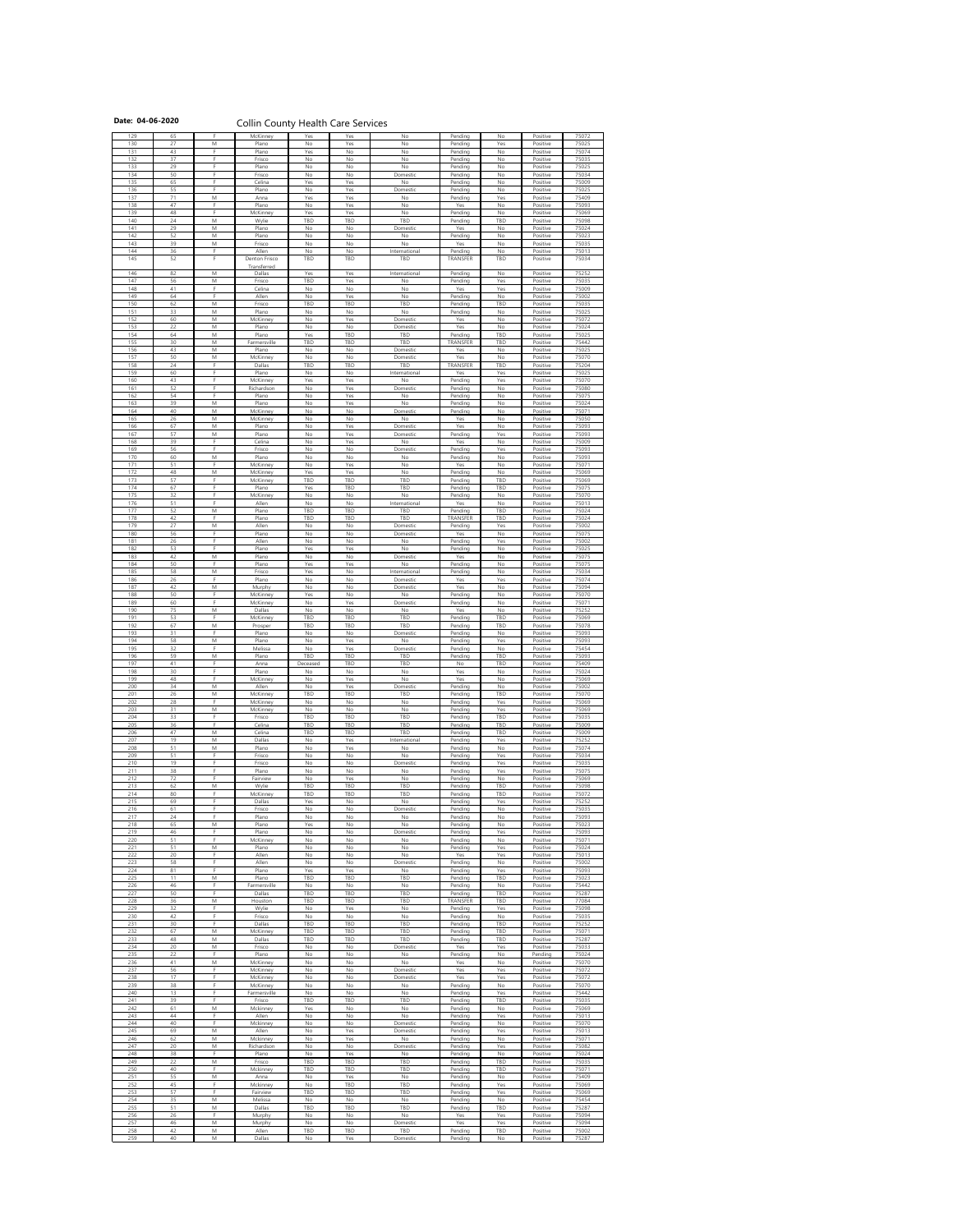# Date: 04-06-2020 **Collin County Health Care Services**

| 32<br>261<br>75009<br>Celina<br>No<br>Yes<br>Positive<br>No<br>Yes<br>Pending<br>39<br>262<br>M<br>No<br>Positive<br>Allen<br>No<br>No<br>Domestic<br>Pending<br>75013<br>263<br>24<br><b>TBD</b><br>TBD<br>TBD<br>75034<br>M<br>Frisco<br>No<br>Pending<br>Positive<br>44<br>E.<br>No<br>75070<br>264<br>No<br>No<br>No<br>Positive<br>McKinney<br>Pending<br>48<br>265<br>M<br>Yes<br>No<br>75093<br>Plano<br>No<br>Pending<br>No<br>Positive<br>74<br>266<br>M<br>Yes<br><b>TBD</b><br><b>TBD</b><br>TBD<br>75075<br>Plano<br>Pending<br>Positive<br>32<br>267<br>M<br>No<br>75034<br>Frisco<br>Yes<br>Yes<br>No<br>Positive<br>Pending<br>55<br>E<br>268<br>No<br>No<br>No<br>75093<br>Plano<br>International<br>Yes<br>Positive<br>55<br>75023<br>269<br>M<br>No<br>Yes<br>TBD<br>Pending<br>TBD<br>Positive<br>Plano<br>52<br>270<br>M<br>Plano<br>No<br>Yes<br><b>TBD</b><br>TBD<br>75023<br>Pending<br>Positive<br>28<br>271<br>75034<br>Frisco<br>Yes<br>No<br>Pending<br>No<br>Positive<br>No<br>41<br>272<br>E.<br>TBD<br><b>TBD</b><br>TBD<br>TBD<br>Positive<br>75072<br>Mckinney<br>Pending<br>29<br>Е<br>273<br>TBD<br>TBD<br>McKinney<br><b>TBD</b><br>TBD<br>75071<br>Pending<br>Positive<br>34<br>274<br>TBD<br><b>TBD</b><br>TBD<br>75023<br>M<br>Plano<br>Pending<br>TBD<br>Positive<br>65<br>M<br>Yes<br>Yes<br>75075<br>275<br>Plano<br>No<br>Yes<br>Positive<br>Domestic<br>52<br>276<br>M<br>Yes<br>Yes<br>No<br>No<br>Positive<br>75287<br>Dallas<br>Domestic<br>34<br>277<br>75002<br>M<br>Allen<br>TBD<br>TBD<br>TBD<br>Positive<br>No<br>Pending<br>74<br>75024<br>278<br>M<br>TBD<br><b>TBD</b><br><b>TBD</b><br>TBD<br>Positive<br>Plano<br>Pending<br>$\mathbf 0$<br>279<br>TBD<br><b>TBD</b><br>TBD<br>TBD<br>M<br>Plano<br>Positive<br>75024<br>Pending<br>280<br>49<br>M<br>Yes<br>75035<br>Frisco<br>No<br>Domestic<br>Yes<br>No<br>Positive<br>54<br>75035<br>281<br>Е<br>Yes<br><b>No</b><br>Yes<br>No<br>Frisco<br>No<br>Positive<br>3<br>282<br>TBD<br><b>TBD</b><br>TBD<br>TBD<br>M<br>Farmersville<br>Pending<br>Positive<br>75442<br>31<br>283<br>TBD<br><b>TBD</b><br>TBD<br>TBD<br>75442<br>M<br>Farmersville<br>Pending<br>Positive<br>34<br>284<br>M<br>TBD<br><b>TBD</b><br>TBD<br>75442<br><b>TBD</b><br>Positive<br>Farmersville<br>Pending<br>44<br>TBD<br>285<br>Plano<br>TBD<br><b>TBD</b><br>TBD<br>75075<br>Pending<br>Positive<br>29<br>286<br>M<br>No<br>No<br>Yes<br>75098<br>Wylie<br>Domestic<br>Positive<br>Pending<br>52<br>287<br>75035<br>M<br>No<br>Yes<br>Yes<br>Positive<br>Frisco<br>No<br>Domestic<br>68<br>288<br>${\sf M}$<br>Yes<br><b>TBD</b><br>TBD<br>TBD<br>75075<br>Plano<br>Pending<br>Positive<br>72<br>289<br>M<br>Plano<br>No<br>Yes<br>No<br>No<br>Positive<br>75025<br>Yes<br>26<br>290<br>M<br><b>TBD</b><br>TBD<br>TBD<br>75074<br>Plano<br>No<br>Pending<br>Positive<br>63<br>291<br>TBD<br>TBD<br>TBD<br>Pending<br><b>TBD</b><br>Positive<br>75442<br>M<br>Farmersville<br>F<br>292<br>59<br>Plano<br>TBD<br>TBD<br><b>TBD</b><br>TBD<br>Positive<br>75025<br>Pending<br>38<br>293<br>${\sf M}$<br>TBD<br>TBD<br>75287<br>TBD<br>Pending<br>TBD<br>Positive<br>Dallas<br>19<br>294<br>TBD<br>Pending<br>Yes<br>Positive<br>75093<br>Plano<br>No<br>TBD<br>37<br>295<br>E.<br>TBD<br><b>TBD</b><br>TBD<br>75094<br>No<br>Pending<br>Positive<br>Murphy<br>74<br>296<br>${\sf M}$<br>Plano<br>No<br>TBD<br>TBD<br>TBD<br>Positive<br>75093<br>Pending<br>297<br>41<br>TBD<br><b>TBD</b><br>Pending<br>TBD<br>Positive<br>75287<br>Dallas<br>No<br>298<br>50<br>E.<br>TBD<br><b>TBD</b><br>TBD<br>75287<br>Dallas<br>No<br>Pending<br>Positive<br>65<br>299<br>M<br>Plano<br>No<br>TBD<br>TBD<br>TBD<br>Positive<br>75024<br>Pending<br>19<br>E<br>300<br>No<br>TBD<br>TBD<br>TBD<br>75069<br>McKinney<br>Pending<br>Positive<br>34<br>301<br>${\sf M}$<br>Frisco<br>No<br>TBD<br>TBD<br>Positive<br>75034<br>Pending<br>yes<br>67<br>302<br>M<br>No<br>Yes<br>No<br>No<br>Positive<br>75072<br>Mckinney<br>Pending<br>63<br>75098<br>303<br>TBD<br>TBD<br>Pending<br>TBD<br>Positive<br>No<br>Lucas<br>61<br>$\mathsf{M}% _{T}=\mathsf{M}_{T}\!\left( a,b\right) ,\ \mathsf{M}_{T}=\mathsf{M}_{T}\!\left( a,b\right) ,$<br>304<br>Yes<br>No<br>No<br>No<br>Positive<br>75074<br>Plano<br>Pending<br>41<br>305<br>M<br>TBD<br>TBD<br>TBD<br>75034<br>Frisco<br>No<br>Pending<br>Positive<br>90<br>306<br>75082<br>M<br>Richardson<br>Yes<br>Yes<br>No<br>Pending<br>No<br>Positive<br>75<br>307<br>$\mathsf{M}% _{T}=\mathsf{M}_{T}\!\left( a,b\right) ,\ \mathsf{M}_{T}=\mathsf{M}_{T}\!\left( a,b\right) ,$<br>Frisco<br>Yes<br>No<br>No<br>75035<br>No<br>Positive<br>Pending<br>46<br>Е<br>308<br>No<br><b>TBD</b><br>TBD<br>75071<br>Mckinney<br>Yes<br>Pending<br>Positive<br>309<br>59<br>75093<br>Plano<br>No<br>TBD<br><b>TBD</b><br>Pending<br>TBD<br>Positive<br>58<br>310<br>${\sf M}$<br>TBD<br>TBD<br><b>TBD</b><br><b>TBD</b><br>TBD<br>Positive<br>75024<br>Plano<br>63<br>311<br>E.<br>No<br>Mckinney<br>No<br>Yes<br>Yes<br>Positive<br>75071<br>Pending<br>312<br>63<br>M<br>Plano<br>Yes<br>Yes<br><b>TBD</b><br>TBD<br>75023<br>Pending<br>Positive<br>52<br>313<br>F.<br>No<br>TBD<br>TBD<br>TBD<br>Positive<br>75025<br>Plano<br>Pending | 260 | 32 | M | Celina | No | Yes | No | Pending | Yes | Positive | 75009 |
|-----------------------------------------------------------------------------------------------------------------------------------------------------------------------------------------------------------------------------------------------------------------------------------------------------------------------------------------------------------------------------------------------------------------------------------------------------------------------------------------------------------------------------------------------------------------------------------------------------------------------------------------------------------------------------------------------------------------------------------------------------------------------------------------------------------------------------------------------------------------------------------------------------------------------------------------------------------------------------------------------------------------------------------------------------------------------------------------------------------------------------------------------------------------------------------------------------------------------------------------------------------------------------------------------------------------------------------------------------------------------------------------------------------------------------------------------------------------------------------------------------------------------------------------------------------------------------------------------------------------------------------------------------------------------------------------------------------------------------------------------------------------------------------------------------------------------------------------------------------------------------------------------------------------------------------------------------------------------------------------------------------------------------------------------------------------------------------------------------------------------------------------------------------------------------------------------------------------------------------------------------------------------------------------------------------------------------------------------------------------------------------------------------------------------------------------------------------------------------------------------------------------------------------------------------------------------------------------------------------------------------------------------------------------------------------------------------------------------------------------------------------------------------------------------------------------------------------------------------------------------------------------------------------------------------------------------------------------------------------------------------------------------------------------------------------------------------------------------------------------------------------------------------------------------------------------------------------------------------------------------------------------------------------------------------------------------------------------------------------------------------------------------------------------------------------------------------------------------------------------------------------------------------------------------------------------------------------------------------------------------------------------------------------------------------------------------------------------------------------------------------------------------------------------------------------------------------------------------------------------------------------------------------------------------------------------------------------------------------------------------------------------------------------------------------------------------------------------------------------------------------------------------------------------------------------------------------------------------------------------------------------------------------------------------------------------------------------------------------------------------------------------------------------------------------------------------------------------------------------------------------------------------------------------------------------------------------------------------------------------------------------------------------------------------------------------------------------------------------------------------------------------------------------------------------------------------------------------------------------------------------------------------------------------------------------------------------------------------------------------------------------------------------------------------------------------------------------------------------------------------------------------------------------------------------------------------------------------------------------------------------|-----|----|---|--------|----|-----|----|---------|-----|----------|-------|
|                                                                                                                                                                                                                                                                                                                                                                                                                                                                                                                                                                                                                                                                                                                                                                                                                                                                                                                                                                                                                                                                                                                                                                                                                                                                                                                                                                                                                                                                                                                                                                                                                                                                                                                                                                                                                                                                                                                                                                                                                                                                                                                                                                                                                                                                                                                                                                                                                                                                                                                                                                                                                                                                                                                                                                                                                                                                                                                                                                                                                                                                                                                                                                                                                                                                                                                                                                                                                                                                                                                                                                                                                                                                                                                                                                                                                                                                                                                                                                                                                                                                                                                                                                                                                                                                                                                                                                                                                                                                                                                                                                                                                                                                                                                                                                                                                                                                                                                                                                                                                                                                                                                                                                                                                                                     |     |    |   |        |    |     |    |         |     |          |       |
|                                                                                                                                                                                                                                                                                                                                                                                                                                                                                                                                                                                                                                                                                                                                                                                                                                                                                                                                                                                                                                                                                                                                                                                                                                                                                                                                                                                                                                                                                                                                                                                                                                                                                                                                                                                                                                                                                                                                                                                                                                                                                                                                                                                                                                                                                                                                                                                                                                                                                                                                                                                                                                                                                                                                                                                                                                                                                                                                                                                                                                                                                                                                                                                                                                                                                                                                                                                                                                                                                                                                                                                                                                                                                                                                                                                                                                                                                                                                                                                                                                                                                                                                                                                                                                                                                                                                                                                                                                                                                                                                                                                                                                                                                                                                                                                                                                                                                                                                                                                                                                                                                                                                                                                                                                                     |     |    |   |        |    |     |    |         |     |          |       |
|                                                                                                                                                                                                                                                                                                                                                                                                                                                                                                                                                                                                                                                                                                                                                                                                                                                                                                                                                                                                                                                                                                                                                                                                                                                                                                                                                                                                                                                                                                                                                                                                                                                                                                                                                                                                                                                                                                                                                                                                                                                                                                                                                                                                                                                                                                                                                                                                                                                                                                                                                                                                                                                                                                                                                                                                                                                                                                                                                                                                                                                                                                                                                                                                                                                                                                                                                                                                                                                                                                                                                                                                                                                                                                                                                                                                                                                                                                                                                                                                                                                                                                                                                                                                                                                                                                                                                                                                                                                                                                                                                                                                                                                                                                                                                                                                                                                                                                                                                                                                                                                                                                                                                                                                                                                     |     |    |   |        |    |     |    |         |     |          |       |
|                                                                                                                                                                                                                                                                                                                                                                                                                                                                                                                                                                                                                                                                                                                                                                                                                                                                                                                                                                                                                                                                                                                                                                                                                                                                                                                                                                                                                                                                                                                                                                                                                                                                                                                                                                                                                                                                                                                                                                                                                                                                                                                                                                                                                                                                                                                                                                                                                                                                                                                                                                                                                                                                                                                                                                                                                                                                                                                                                                                                                                                                                                                                                                                                                                                                                                                                                                                                                                                                                                                                                                                                                                                                                                                                                                                                                                                                                                                                                                                                                                                                                                                                                                                                                                                                                                                                                                                                                                                                                                                                                                                                                                                                                                                                                                                                                                                                                                                                                                                                                                                                                                                                                                                                                                                     |     |    |   |        |    |     |    |         |     |          |       |
|                                                                                                                                                                                                                                                                                                                                                                                                                                                                                                                                                                                                                                                                                                                                                                                                                                                                                                                                                                                                                                                                                                                                                                                                                                                                                                                                                                                                                                                                                                                                                                                                                                                                                                                                                                                                                                                                                                                                                                                                                                                                                                                                                                                                                                                                                                                                                                                                                                                                                                                                                                                                                                                                                                                                                                                                                                                                                                                                                                                                                                                                                                                                                                                                                                                                                                                                                                                                                                                                                                                                                                                                                                                                                                                                                                                                                                                                                                                                                                                                                                                                                                                                                                                                                                                                                                                                                                                                                                                                                                                                                                                                                                                                                                                                                                                                                                                                                                                                                                                                                                                                                                                                                                                                                                                     |     |    |   |        |    |     |    |         |     |          |       |
|                                                                                                                                                                                                                                                                                                                                                                                                                                                                                                                                                                                                                                                                                                                                                                                                                                                                                                                                                                                                                                                                                                                                                                                                                                                                                                                                                                                                                                                                                                                                                                                                                                                                                                                                                                                                                                                                                                                                                                                                                                                                                                                                                                                                                                                                                                                                                                                                                                                                                                                                                                                                                                                                                                                                                                                                                                                                                                                                                                                                                                                                                                                                                                                                                                                                                                                                                                                                                                                                                                                                                                                                                                                                                                                                                                                                                                                                                                                                                                                                                                                                                                                                                                                                                                                                                                                                                                                                                                                                                                                                                                                                                                                                                                                                                                                                                                                                                                                                                                                                                                                                                                                                                                                                                                                     |     |    |   |        |    |     |    |         |     |          |       |
|                                                                                                                                                                                                                                                                                                                                                                                                                                                                                                                                                                                                                                                                                                                                                                                                                                                                                                                                                                                                                                                                                                                                                                                                                                                                                                                                                                                                                                                                                                                                                                                                                                                                                                                                                                                                                                                                                                                                                                                                                                                                                                                                                                                                                                                                                                                                                                                                                                                                                                                                                                                                                                                                                                                                                                                                                                                                                                                                                                                                                                                                                                                                                                                                                                                                                                                                                                                                                                                                                                                                                                                                                                                                                                                                                                                                                                                                                                                                                                                                                                                                                                                                                                                                                                                                                                                                                                                                                                                                                                                                                                                                                                                                                                                                                                                                                                                                                                                                                                                                                                                                                                                                                                                                                                                     |     |    |   |        |    |     |    |         |     |          |       |
|                                                                                                                                                                                                                                                                                                                                                                                                                                                                                                                                                                                                                                                                                                                                                                                                                                                                                                                                                                                                                                                                                                                                                                                                                                                                                                                                                                                                                                                                                                                                                                                                                                                                                                                                                                                                                                                                                                                                                                                                                                                                                                                                                                                                                                                                                                                                                                                                                                                                                                                                                                                                                                                                                                                                                                                                                                                                                                                                                                                                                                                                                                                                                                                                                                                                                                                                                                                                                                                                                                                                                                                                                                                                                                                                                                                                                                                                                                                                                                                                                                                                                                                                                                                                                                                                                                                                                                                                                                                                                                                                                                                                                                                                                                                                                                                                                                                                                                                                                                                                                                                                                                                                                                                                                                                     |     |    |   |        |    |     |    |         |     |          |       |
|                                                                                                                                                                                                                                                                                                                                                                                                                                                                                                                                                                                                                                                                                                                                                                                                                                                                                                                                                                                                                                                                                                                                                                                                                                                                                                                                                                                                                                                                                                                                                                                                                                                                                                                                                                                                                                                                                                                                                                                                                                                                                                                                                                                                                                                                                                                                                                                                                                                                                                                                                                                                                                                                                                                                                                                                                                                                                                                                                                                                                                                                                                                                                                                                                                                                                                                                                                                                                                                                                                                                                                                                                                                                                                                                                                                                                                                                                                                                                                                                                                                                                                                                                                                                                                                                                                                                                                                                                                                                                                                                                                                                                                                                                                                                                                                                                                                                                                                                                                                                                                                                                                                                                                                                                                                     |     |    |   |        |    |     |    |         |     |          |       |
|                                                                                                                                                                                                                                                                                                                                                                                                                                                                                                                                                                                                                                                                                                                                                                                                                                                                                                                                                                                                                                                                                                                                                                                                                                                                                                                                                                                                                                                                                                                                                                                                                                                                                                                                                                                                                                                                                                                                                                                                                                                                                                                                                                                                                                                                                                                                                                                                                                                                                                                                                                                                                                                                                                                                                                                                                                                                                                                                                                                                                                                                                                                                                                                                                                                                                                                                                                                                                                                                                                                                                                                                                                                                                                                                                                                                                                                                                                                                                                                                                                                                                                                                                                                                                                                                                                                                                                                                                                                                                                                                                                                                                                                                                                                                                                                                                                                                                                                                                                                                                                                                                                                                                                                                                                                     |     |    |   |        |    |     |    |         |     |          |       |
|                                                                                                                                                                                                                                                                                                                                                                                                                                                                                                                                                                                                                                                                                                                                                                                                                                                                                                                                                                                                                                                                                                                                                                                                                                                                                                                                                                                                                                                                                                                                                                                                                                                                                                                                                                                                                                                                                                                                                                                                                                                                                                                                                                                                                                                                                                                                                                                                                                                                                                                                                                                                                                                                                                                                                                                                                                                                                                                                                                                                                                                                                                                                                                                                                                                                                                                                                                                                                                                                                                                                                                                                                                                                                                                                                                                                                                                                                                                                                                                                                                                                                                                                                                                                                                                                                                                                                                                                                                                                                                                                                                                                                                                                                                                                                                                                                                                                                                                                                                                                                                                                                                                                                                                                                                                     |     |    |   |        |    |     |    |         |     |          |       |
|                                                                                                                                                                                                                                                                                                                                                                                                                                                                                                                                                                                                                                                                                                                                                                                                                                                                                                                                                                                                                                                                                                                                                                                                                                                                                                                                                                                                                                                                                                                                                                                                                                                                                                                                                                                                                                                                                                                                                                                                                                                                                                                                                                                                                                                                                                                                                                                                                                                                                                                                                                                                                                                                                                                                                                                                                                                                                                                                                                                                                                                                                                                                                                                                                                                                                                                                                                                                                                                                                                                                                                                                                                                                                                                                                                                                                                                                                                                                                                                                                                                                                                                                                                                                                                                                                                                                                                                                                                                                                                                                                                                                                                                                                                                                                                                                                                                                                                                                                                                                                                                                                                                                                                                                                                                     |     |    |   |        |    |     |    |         |     |          |       |
|                                                                                                                                                                                                                                                                                                                                                                                                                                                                                                                                                                                                                                                                                                                                                                                                                                                                                                                                                                                                                                                                                                                                                                                                                                                                                                                                                                                                                                                                                                                                                                                                                                                                                                                                                                                                                                                                                                                                                                                                                                                                                                                                                                                                                                                                                                                                                                                                                                                                                                                                                                                                                                                                                                                                                                                                                                                                                                                                                                                                                                                                                                                                                                                                                                                                                                                                                                                                                                                                                                                                                                                                                                                                                                                                                                                                                                                                                                                                                                                                                                                                                                                                                                                                                                                                                                                                                                                                                                                                                                                                                                                                                                                                                                                                                                                                                                                                                                                                                                                                                                                                                                                                                                                                                                                     |     |    |   |        |    |     |    |         |     |          |       |
|                                                                                                                                                                                                                                                                                                                                                                                                                                                                                                                                                                                                                                                                                                                                                                                                                                                                                                                                                                                                                                                                                                                                                                                                                                                                                                                                                                                                                                                                                                                                                                                                                                                                                                                                                                                                                                                                                                                                                                                                                                                                                                                                                                                                                                                                                                                                                                                                                                                                                                                                                                                                                                                                                                                                                                                                                                                                                                                                                                                                                                                                                                                                                                                                                                                                                                                                                                                                                                                                                                                                                                                                                                                                                                                                                                                                                                                                                                                                                                                                                                                                                                                                                                                                                                                                                                                                                                                                                                                                                                                                                                                                                                                                                                                                                                                                                                                                                                                                                                                                                                                                                                                                                                                                                                                     |     |    |   |        |    |     |    |         |     |          |       |
|                                                                                                                                                                                                                                                                                                                                                                                                                                                                                                                                                                                                                                                                                                                                                                                                                                                                                                                                                                                                                                                                                                                                                                                                                                                                                                                                                                                                                                                                                                                                                                                                                                                                                                                                                                                                                                                                                                                                                                                                                                                                                                                                                                                                                                                                                                                                                                                                                                                                                                                                                                                                                                                                                                                                                                                                                                                                                                                                                                                                                                                                                                                                                                                                                                                                                                                                                                                                                                                                                                                                                                                                                                                                                                                                                                                                                                                                                                                                                                                                                                                                                                                                                                                                                                                                                                                                                                                                                                                                                                                                                                                                                                                                                                                                                                                                                                                                                                                                                                                                                                                                                                                                                                                                                                                     |     |    |   |        |    |     |    |         |     |          |       |
|                                                                                                                                                                                                                                                                                                                                                                                                                                                                                                                                                                                                                                                                                                                                                                                                                                                                                                                                                                                                                                                                                                                                                                                                                                                                                                                                                                                                                                                                                                                                                                                                                                                                                                                                                                                                                                                                                                                                                                                                                                                                                                                                                                                                                                                                                                                                                                                                                                                                                                                                                                                                                                                                                                                                                                                                                                                                                                                                                                                                                                                                                                                                                                                                                                                                                                                                                                                                                                                                                                                                                                                                                                                                                                                                                                                                                                                                                                                                                                                                                                                                                                                                                                                                                                                                                                                                                                                                                                                                                                                                                                                                                                                                                                                                                                                                                                                                                                                                                                                                                                                                                                                                                                                                                                                     |     |    |   |        |    |     |    |         |     |          |       |
|                                                                                                                                                                                                                                                                                                                                                                                                                                                                                                                                                                                                                                                                                                                                                                                                                                                                                                                                                                                                                                                                                                                                                                                                                                                                                                                                                                                                                                                                                                                                                                                                                                                                                                                                                                                                                                                                                                                                                                                                                                                                                                                                                                                                                                                                                                                                                                                                                                                                                                                                                                                                                                                                                                                                                                                                                                                                                                                                                                                                                                                                                                                                                                                                                                                                                                                                                                                                                                                                                                                                                                                                                                                                                                                                                                                                                                                                                                                                                                                                                                                                                                                                                                                                                                                                                                                                                                                                                                                                                                                                                                                                                                                                                                                                                                                                                                                                                                                                                                                                                                                                                                                                                                                                                                                     |     |    |   |        |    |     |    |         |     |          |       |
|                                                                                                                                                                                                                                                                                                                                                                                                                                                                                                                                                                                                                                                                                                                                                                                                                                                                                                                                                                                                                                                                                                                                                                                                                                                                                                                                                                                                                                                                                                                                                                                                                                                                                                                                                                                                                                                                                                                                                                                                                                                                                                                                                                                                                                                                                                                                                                                                                                                                                                                                                                                                                                                                                                                                                                                                                                                                                                                                                                                                                                                                                                                                                                                                                                                                                                                                                                                                                                                                                                                                                                                                                                                                                                                                                                                                                                                                                                                                                                                                                                                                                                                                                                                                                                                                                                                                                                                                                                                                                                                                                                                                                                                                                                                                                                                                                                                                                                                                                                                                                                                                                                                                                                                                                                                     |     |    |   |        |    |     |    |         |     |          |       |
|                                                                                                                                                                                                                                                                                                                                                                                                                                                                                                                                                                                                                                                                                                                                                                                                                                                                                                                                                                                                                                                                                                                                                                                                                                                                                                                                                                                                                                                                                                                                                                                                                                                                                                                                                                                                                                                                                                                                                                                                                                                                                                                                                                                                                                                                                                                                                                                                                                                                                                                                                                                                                                                                                                                                                                                                                                                                                                                                                                                                                                                                                                                                                                                                                                                                                                                                                                                                                                                                                                                                                                                                                                                                                                                                                                                                                                                                                                                                                                                                                                                                                                                                                                                                                                                                                                                                                                                                                                                                                                                                                                                                                                                                                                                                                                                                                                                                                                                                                                                                                                                                                                                                                                                                                                                     |     |    |   |        |    |     |    |         |     |          |       |
|                                                                                                                                                                                                                                                                                                                                                                                                                                                                                                                                                                                                                                                                                                                                                                                                                                                                                                                                                                                                                                                                                                                                                                                                                                                                                                                                                                                                                                                                                                                                                                                                                                                                                                                                                                                                                                                                                                                                                                                                                                                                                                                                                                                                                                                                                                                                                                                                                                                                                                                                                                                                                                                                                                                                                                                                                                                                                                                                                                                                                                                                                                                                                                                                                                                                                                                                                                                                                                                                                                                                                                                                                                                                                                                                                                                                                                                                                                                                                                                                                                                                                                                                                                                                                                                                                                                                                                                                                                                                                                                                                                                                                                                                                                                                                                                                                                                                                                                                                                                                                                                                                                                                                                                                                                                     |     |    |   |        |    |     |    |         |     |          |       |
|                                                                                                                                                                                                                                                                                                                                                                                                                                                                                                                                                                                                                                                                                                                                                                                                                                                                                                                                                                                                                                                                                                                                                                                                                                                                                                                                                                                                                                                                                                                                                                                                                                                                                                                                                                                                                                                                                                                                                                                                                                                                                                                                                                                                                                                                                                                                                                                                                                                                                                                                                                                                                                                                                                                                                                                                                                                                                                                                                                                                                                                                                                                                                                                                                                                                                                                                                                                                                                                                                                                                                                                                                                                                                                                                                                                                                                                                                                                                                                                                                                                                                                                                                                                                                                                                                                                                                                                                                                                                                                                                                                                                                                                                                                                                                                                                                                                                                                                                                                                                                                                                                                                                                                                                                                                     |     |    |   |        |    |     |    |         |     |          |       |
|                                                                                                                                                                                                                                                                                                                                                                                                                                                                                                                                                                                                                                                                                                                                                                                                                                                                                                                                                                                                                                                                                                                                                                                                                                                                                                                                                                                                                                                                                                                                                                                                                                                                                                                                                                                                                                                                                                                                                                                                                                                                                                                                                                                                                                                                                                                                                                                                                                                                                                                                                                                                                                                                                                                                                                                                                                                                                                                                                                                                                                                                                                                                                                                                                                                                                                                                                                                                                                                                                                                                                                                                                                                                                                                                                                                                                                                                                                                                                                                                                                                                                                                                                                                                                                                                                                                                                                                                                                                                                                                                                                                                                                                                                                                                                                                                                                                                                                                                                                                                                                                                                                                                                                                                                                                     |     |    |   |        |    |     |    |         |     |          |       |
|                                                                                                                                                                                                                                                                                                                                                                                                                                                                                                                                                                                                                                                                                                                                                                                                                                                                                                                                                                                                                                                                                                                                                                                                                                                                                                                                                                                                                                                                                                                                                                                                                                                                                                                                                                                                                                                                                                                                                                                                                                                                                                                                                                                                                                                                                                                                                                                                                                                                                                                                                                                                                                                                                                                                                                                                                                                                                                                                                                                                                                                                                                                                                                                                                                                                                                                                                                                                                                                                                                                                                                                                                                                                                                                                                                                                                                                                                                                                                                                                                                                                                                                                                                                                                                                                                                                                                                                                                                                                                                                                                                                                                                                                                                                                                                                                                                                                                                                                                                                                                                                                                                                                                                                                                                                     |     |    |   |        |    |     |    |         |     |          |       |
|                                                                                                                                                                                                                                                                                                                                                                                                                                                                                                                                                                                                                                                                                                                                                                                                                                                                                                                                                                                                                                                                                                                                                                                                                                                                                                                                                                                                                                                                                                                                                                                                                                                                                                                                                                                                                                                                                                                                                                                                                                                                                                                                                                                                                                                                                                                                                                                                                                                                                                                                                                                                                                                                                                                                                                                                                                                                                                                                                                                                                                                                                                                                                                                                                                                                                                                                                                                                                                                                                                                                                                                                                                                                                                                                                                                                                                                                                                                                                                                                                                                                                                                                                                                                                                                                                                                                                                                                                                                                                                                                                                                                                                                                                                                                                                                                                                                                                                                                                                                                                                                                                                                                                                                                                                                     |     |    |   |        |    |     |    |         |     |          |       |
|                                                                                                                                                                                                                                                                                                                                                                                                                                                                                                                                                                                                                                                                                                                                                                                                                                                                                                                                                                                                                                                                                                                                                                                                                                                                                                                                                                                                                                                                                                                                                                                                                                                                                                                                                                                                                                                                                                                                                                                                                                                                                                                                                                                                                                                                                                                                                                                                                                                                                                                                                                                                                                                                                                                                                                                                                                                                                                                                                                                                                                                                                                                                                                                                                                                                                                                                                                                                                                                                                                                                                                                                                                                                                                                                                                                                                                                                                                                                                                                                                                                                                                                                                                                                                                                                                                                                                                                                                                                                                                                                                                                                                                                                                                                                                                                                                                                                                                                                                                                                                                                                                                                                                                                                                                                     |     |    |   |        |    |     |    |         |     |          |       |
|                                                                                                                                                                                                                                                                                                                                                                                                                                                                                                                                                                                                                                                                                                                                                                                                                                                                                                                                                                                                                                                                                                                                                                                                                                                                                                                                                                                                                                                                                                                                                                                                                                                                                                                                                                                                                                                                                                                                                                                                                                                                                                                                                                                                                                                                                                                                                                                                                                                                                                                                                                                                                                                                                                                                                                                                                                                                                                                                                                                                                                                                                                                                                                                                                                                                                                                                                                                                                                                                                                                                                                                                                                                                                                                                                                                                                                                                                                                                                                                                                                                                                                                                                                                                                                                                                                                                                                                                                                                                                                                                                                                                                                                                                                                                                                                                                                                                                                                                                                                                                                                                                                                                                                                                                                                     |     |    |   |        |    |     |    |         |     |          |       |
|                                                                                                                                                                                                                                                                                                                                                                                                                                                                                                                                                                                                                                                                                                                                                                                                                                                                                                                                                                                                                                                                                                                                                                                                                                                                                                                                                                                                                                                                                                                                                                                                                                                                                                                                                                                                                                                                                                                                                                                                                                                                                                                                                                                                                                                                                                                                                                                                                                                                                                                                                                                                                                                                                                                                                                                                                                                                                                                                                                                                                                                                                                                                                                                                                                                                                                                                                                                                                                                                                                                                                                                                                                                                                                                                                                                                                                                                                                                                                                                                                                                                                                                                                                                                                                                                                                                                                                                                                                                                                                                                                                                                                                                                                                                                                                                                                                                                                                                                                                                                                                                                                                                                                                                                                                                     |     |    |   |        |    |     |    |         |     |          |       |
|                                                                                                                                                                                                                                                                                                                                                                                                                                                                                                                                                                                                                                                                                                                                                                                                                                                                                                                                                                                                                                                                                                                                                                                                                                                                                                                                                                                                                                                                                                                                                                                                                                                                                                                                                                                                                                                                                                                                                                                                                                                                                                                                                                                                                                                                                                                                                                                                                                                                                                                                                                                                                                                                                                                                                                                                                                                                                                                                                                                                                                                                                                                                                                                                                                                                                                                                                                                                                                                                                                                                                                                                                                                                                                                                                                                                                                                                                                                                                                                                                                                                                                                                                                                                                                                                                                                                                                                                                                                                                                                                                                                                                                                                                                                                                                                                                                                                                                                                                                                                                                                                                                                                                                                                                                                     |     |    |   |        |    |     |    |         |     |          |       |
|                                                                                                                                                                                                                                                                                                                                                                                                                                                                                                                                                                                                                                                                                                                                                                                                                                                                                                                                                                                                                                                                                                                                                                                                                                                                                                                                                                                                                                                                                                                                                                                                                                                                                                                                                                                                                                                                                                                                                                                                                                                                                                                                                                                                                                                                                                                                                                                                                                                                                                                                                                                                                                                                                                                                                                                                                                                                                                                                                                                                                                                                                                                                                                                                                                                                                                                                                                                                                                                                                                                                                                                                                                                                                                                                                                                                                                                                                                                                                                                                                                                                                                                                                                                                                                                                                                                                                                                                                                                                                                                                                                                                                                                                                                                                                                                                                                                                                                                                                                                                                                                                                                                                                                                                                                                     |     |    |   |        |    |     |    |         |     |          |       |
|                                                                                                                                                                                                                                                                                                                                                                                                                                                                                                                                                                                                                                                                                                                                                                                                                                                                                                                                                                                                                                                                                                                                                                                                                                                                                                                                                                                                                                                                                                                                                                                                                                                                                                                                                                                                                                                                                                                                                                                                                                                                                                                                                                                                                                                                                                                                                                                                                                                                                                                                                                                                                                                                                                                                                                                                                                                                                                                                                                                                                                                                                                                                                                                                                                                                                                                                                                                                                                                                                                                                                                                                                                                                                                                                                                                                                                                                                                                                                                                                                                                                                                                                                                                                                                                                                                                                                                                                                                                                                                                                                                                                                                                                                                                                                                                                                                                                                                                                                                                                                                                                                                                                                                                                                                                     |     |    |   |        |    |     |    |         |     |          |       |
|                                                                                                                                                                                                                                                                                                                                                                                                                                                                                                                                                                                                                                                                                                                                                                                                                                                                                                                                                                                                                                                                                                                                                                                                                                                                                                                                                                                                                                                                                                                                                                                                                                                                                                                                                                                                                                                                                                                                                                                                                                                                                                                                                                                                                                                                                                                                                                                                                                                                                                                                                                                                                                                                                                                                                                                                                                                                                                                                                                                                                                                                                                                                                                                                                                                                                                                                                                                                                                                                                                                                                                                                                                                                                                                                                                                                                                                                                                                                                                                                                                                                                                                                                                                                                                                                                                                                                                                                                                                                                                                                                                                                                                                                                                                                                                                                                                                                                                                                                                                                                                                                                                                                                                                                                                                     |     |    |   |        |    |     |    |         |     |          |       |
|                                                                                                                                                                                                                                                                                                                                                                                                                                                                                                                                                                                                                                                                                                                                                                                                                                                                                                                                                                                                                                                                                                                                                                                                                                                                                                                                                                                                                                                                                                                                                                                                                                                                                                                                                                                                                                                                                                                                                                                                                                                                                                                                                                                                                                                                                                                                                                                                                                                                                                                                                                                                                                                                                                                                                                                                                                                                                                                                                                                                                                                                                                                                                                                                                                                                                                                                                                                                                                                                                                                                                                                                                                                                                                                                                                                                                                                                                                                                                                                                                                                                                                                                                                                                                                                                                                                                                                                                                                                                                                                                                                                                                                                                                                                                                                                                                                                                                                                                                                                                                                                                                                                                                                                                                                                     |     |    |   |        |    |     |    |         |     |          |       |
|                                                                                                                                                                                                                                                                                                                                                                                                                                                                                                                                                                                                                                                                                                                                                                                                                                                                                                                                                                                                                                                                                                                                                                                                                                                                                                                                                                                                                                                                                                                                                                                                                                                                                                                                                                                                                                                                                                                                                                                                                                                                                                                                                                                                                                                                                                                                                                                                                                                                                                                                                                                                                                                                                                                                                                                                                                                                                                                                                                                                                                                                                                                                                                                                                                                                                                                                                                                                                                                                                                                                                                                                                                                                                                                                                                                                                                                                                                                                                                                                                                                                                                                                                                                                                                                                                                                                                                                                                                                                                                                                                                                                                                                                                                                                                                                                                                                                                                                                                                                                                                                                                                                                                                                                                                                     |     |    |   |        |    |     |    |         |     |          |       |
|                                                                                                                                                                                                                                                                                                                                                                                                                                                                                                                                                                                                                                                                                                                                                                                                                                                                                                                                                                                                                                                                                                                                                                                                                                                                                                                                                                                                                                                                                                                                                                                                                                                                                                                                                                                                                                                                                                                                                                                                                                                                                                                                                                                                                                                                                                                                                                                                                                                                                                                                                                                                                                                                                                                                                                                                                                                                                                                                                                                                                                                                                                                                                                                                                                                                                                                                                                                                                                                                                                                                                                                                                                                                                                                                                                                                                                                                                                                                                                                                                                                                                                                                                                                                                                                                                                                                                                                                                                                                                                                                                                                                                                                                                                                                                                                                                                                                                                                                                                                                                                                                                                                                                                                                                                                     |     |    |   |        |    |     |    |         |     |          |       |
|                                                                                                                                                                                                                                                                                                                                                                                                                                                                                                                                                                                                                                                                                                                                                                                                                                                                                                                                                                                                                                                                                                                                                                                                                                                                                                                                                                                                                                                                                                                                                                                                                                                                                                                                                                                                                                                                                                                                                                                                                                                                                                                                                                                                                                                                                                                                                                                                                                                                                                                                                                                                                                                                                                                                                                                                                                                                                                                                                                                                                                                                                                                                                                                                                                                                                                                                                                                                                                                                                                                                                                                                                                                                                                                                                                                                                                                                                                                                                                                                                                                                                                                                                                                                                                                                                                                                                                                                                                                                                                                                                                                                                                                                                                                                                                                                                                                                                                                                                                                                                                                                                                                                                                                                                                                     |     |    |   |        |    |     |    |         |     |          |       |
|                                                                                                                                                                                                                                                                                                                                                                                                                                                                                                                                                                                                                                                                                                                                                                                                                                                                                                                                                                                                                                                                                                                                                                                                                                                                                                                                                                                                                                                                                                                                                                                                                                                                                                                                                                                                                                                                                                                                                                                                                                                                                                                                                                                                                                                                                                                                                                                                                                                                                                                                                                                                                                                                                                                                                                                                                                                                                                                                                                                                                                                                                                                                                                                                                                                                                                                                                                                                                                                                                                                                                                                                                                                                                                                                                                                                                                                                                                                                                                                                                                                                                                                                                                                                                                                                                                                                                                                                                                                                                                                                                                                                                                                                                                                                                                                                                                                                                                                                                                                                                                                                                                                                                                                                                                                     |     |    |   |        |    |     |    |         |     |          |       |
|                                                                                                                                                                                                                                                                                                                                                                                                                                                                                                                                                                                                                                                                                                                                                                                                                                                                                                                                                                                                                                                                                                                                                                                                                                                                                                                                                                                                                                                                                                                                                                                                                                                                                                                                                                                                                                                                                                                                                                                                                                                                                                                                                                                                                                                                                                                                                                                                                                                                                                                                                                                                                                                                                                                                                                                                                                                                                                                                                                                                                                                                                                                                                                                                                                                                                                                                                                                                                                                                                                                                                                                                                                                                                                                                                                                                                                                                                                                                                                                                                                                                                                                                                                                                                                                                                                                                                                                                                                                                                                                                                                                                                                                                                                                                                                                                                                                                                                                                                                                                                                                                                                                                                                                                                                                     |     |    |   |        |    |     |    |         |     |          |       |
|                                                                                                                                                                                                                                                                                                                                                                                                                                                                                                                                                                                                                                                                                                                                                                                                                                                                                                                                                                                                                                                                                                                                                                                                                                                                                                                                                                                                                                                                                                                                                                                                                                                                                                                                                                                                                                                                                                                                                                                                                                                                                                                                                                                                                                                                                                                                                                                                                                                                                                                                                                                                                                                                                                                                                                                                                                                                                                                                                                                                                                                                                                                                                                                                                                                                                                                                                                                                                                                                                                                                                                                                                                                                                                                                                                                                                                                                                                                                                                                                                                                                                                                                                                                                                                                                                                                                                                                                                                                                                                                                                                                                                                                                                                                                                                                                                                                                                                                                                                                                                                                                                                                                                                                                                                                     |     |    |   |        |    |     |    |         |     |          |       |
|                                                                                                                                                                                                                                                                                                                                                                                                                                                                                                                                                                                                                                                                                                                                                                                                                                                                                                                                                                                                                                                                                                                                                                                                                                                                                                                                                                                                                                                                                                                                                                                                                                                                                                                                                                                                                                                                                                                                                                                                                                                                                                                                                                                                                                                                                                                                                                                                                                                                                                                                                                                                                                                                                                                                                                                                                                                                                                                                                                                                                                                                                                                                                                                                                                                                                                                                                                                                                                                                                                                                                                                                                                                                                                                                                                                                                                                                                                                                                                                                                                                                                                                                                                                                                                                                                                                                                                                                                                                                                                                                                                                                                                                                                                                                                                                                                                                                                                                                                                                                                                                                                                                                                                                                                                                     |     |    |   |        |    |     |    |         |     |          |       |
|                                                                                                                                                                                                                                                                                                                                                                                                                                                                                                                                                                                                                                                                                                                                                                                                                                                                                                                                                                                                                                                                                                                                                                                                                                                                                                                                                                                                                                                                                                                                                                                                                                                                                                                                                                                                                                                                                                                                                                                                                                                                                                                                                                                                                                                                                                                                                                                                                                                                                                                                                                                                                                                                                                                                                                                                                                                                                                                                                                                                                                                                                                                                                                                                                                                                                                                                                                                                                                                                                                                                                                                                                                                                                                                                                                                                                                                                                                                                                                                                                                                                                                                                                                                                                                                                                                                                                                                                                                                                                                                                                                                                                                                                                                                                                                                                                                                                                                                                                                                                                                                                                                                                                                                                                                                     |     |    |   |        |    |     |    |         |     |          |       |
|                                                                                                                                                                                                                                                                                                                                                                                                                                                                                                                                                                                                                                                                                                                                                                                                                                                                                                                                                                                                                                                                                                                                                                                                                                                                                                                                                                                                                                                                                                                                                                                                                                                                                                                                                                                                                                                                                                                                                                                                                                                                                                                                                                                                                                                                                                                                                                                                                                                                                                                                                                                                                                                                                                                                                                                                                                                                                                                                                                                                                                                                                                                                                                                                                                                                                                                                                                                                                                                                                                                                                                                                                                                                                                                                                                                                                                                                                                                                                                                                                                                                                                                                                                                                                                                                                                                                                                                                                                                                                                                                                                                                                                                                                                                                                                                                                                                                                                                                                                                                                                                                                                                                                                                                                                                     |     |    |   |        |    |     |    |         |     |          |       |
|                                                                                                                                                                                                                                                                                                                                                                                                                                                                                                                                                                                                                                                                                                                                                                                                                                                                                                                                                                                                                                                                                                                                                                                                                                                                                                                                                                                                                                                                                                                                                                                                                                                                                                                                                                                                                                                                                                                                                                                                                                                                                                                                                                                                                                                                                                                                                                                                                                                                                                                                                                                                                                                                                                                                                                                                                                                                                                                                                                                                                                                                                                                                                                                                                                                                                                                                                                                                                                                                                                                                                                                                                                                                                                                                                                                                                                                                                                                                                                                                                                                                                                                                                                                                                                                                                                                                                                                                                                                                                                                                                                                                                                                                                                                                                                                                                                                                                                                                                                                                                                                                                                                                                                                                                                                     |     |    |   |        |    |     |    |         |     |          |       |
|                                                                                                                                                                                                                                                                                                                                                                                                                                                                                                                                                                                                                                                                                                                                                                                                                                                                                                                                                                                                                                                                                                                                                                                                                                                                                                                                                                                                                                                                                                                                                                                                                                                                                                                                                                                                                                                                                                                                                                                                                                                                                                                                                                                                                                                                                                                                                                                                                                                                                                                                                                                                                                                                                                                                                                                                                                                                                                                                                                                                                                                                                                                                                                                                                                                                                                                                                                                                                                                                                                                                                                                                                                                                                                                                                                                                                                                                                                                                                                                                                                                                                                                                                                                                                                                                                                                                                                                                                                                                                                                                                                                                                                                                                                                                                                                                                                                                                                                                                                                                                                                                                                                                                                                                                                                     |     |    |   |        |    |     |    |         |     |          |       |
|                                                                                                                                                                                                                                                                                                                                                                                                                                                                                                                                                                                                                                                                                                                                                                                                                                                                                                                                                                                                                                                                                                                                                                                                                                                                                                                                                                                                                                                                                                                                                                                                                                                                                                                                                                                                                                                                                                                                                                                                                                                                                                                                                                                                                                                                                                                                                                                                                                                                                                                                                                                                                                                                                                                                                                                                                                                                                                                                                                                                                                                                                                                                                                                                                                                                                                                                                                                                                                                                                                                                                                                                                                                                                                                                                                                                                                                                                                                                                                                                                                                                                                                                                                                                                                                                                                                                                                                                                                                                                                                                                                                                                                                                                                                                                                                                                                                                                                                                                                                                                                                                                                                                                                                                                                                     |     |    |   |        |    |     |    |         |     |          |       |
|                                                                                                                                                                                                                                                                                                                                                                                                                                                                                                                                                                                                                                                                                                                                                                                                                                                                                                                                                                                                                                                                                                                                                                                                                                                                                                                                                                                                                                                                                                                                                                                                                                                                                                                                                                                                                                                                                                                                                                                                                                                                                                                                                                                                                                                                                                                                                                                                                                                                                                                                                                                                                                                                                                                                                                                                                                                                                                                                                                                                                                                                                                                                                                                                                                                                                                                                                                                                                                                                                                                                                                                                                                                                                                                                                                                                                                                                                                                                                                                                                                                                                                                                                                                                                                                                                                                                                                                                                                                                                                                                                                                                                                                                                                                                                                                                                                                                                                                                                                                                                                                                                                                                                                                                                                                     |     |    |   |        |    |     |    |         |     |          |       |
|                                                                                                                                                                                                                                                                                                                                                                                                                                                                                                                                                                                                                                                                                                                                                                                                                                                                                                                                                                                                                                                                                                                                                                                                                                                                                                                                                                                                                                                                                                                                                                                                                                                                                                                                                                                                                                                                                                                                                                                                                                                                                                                                                                                                                                                                                                                                                                                                                                                                                                                                                                                                                                                                                                                                                                                                                                                                                                                                                                                                                                                                                                                                                                                                                                                                                                                                                                                                                                                                                                                                                                                                                                                                                                                                                                                                                                                                                                                                                                                                                                                                                                                                                                                                                                                                                                                                                                                                                                                                                                                                                                                                                                                                                                                                                                                                                                                                                                                                                                                                                                                                                                                                                                                                                                                     |     |    |   |        |    |     |    |         |     |          |       |
|                                                                                                                                                                                                                                                                                                                                                                                                                                                                                                                                                                                                                                                                                                                                                                                                                                                                                                                                                                                                                                                                                                                                                                                                                                                                                                                                                                                                                                                                                                                                                                                                                                                                                                                                                                                                                                                                                                                                                                                                                                                                                                                                                                                                                                                                                                                                                                                                                                                                                                                                                                                                                                                                                                                                                                                                                                                                                                                                                                                                                                                                                                                                                                                                                                                                                                                                                                                                                                                                                                                                                                                                                                                                                                                                                                                                                                                                                                                                                                                                                                                                                                                                                                                                                                                                                                                                                                                                                                                                                                                                                                                                                                                                                                                                                                                                                                                                                                                                                                                                                                                                                                                                                                                                                                                     |     |    |   |        |    |     |    |         |     |          |       |
|                                                                                                                                                                                                                                                                                                                                                                                                                                                                                                                                                                                                                                                                                                                                                                                                                                                                                                                                                                                                                                                                                                                                                                                                                                                                                                                                                                                                                                                                                                                                                                                                                                                                                                                                                                                                                                                                                                                                                                                                                                                                                                                                                                                                                                                                                                                                                                                                                                                                                                                                                                                                                                                                                                                                                                                                                                                                                                                                                                                                                                                                                                                                                                                                                                                                                                                                                                                                                                                                                                                                                                                                                                                                                                                                                                                                                                                                                                                                                                                                                                                                                                                                                                                                                                                                                                                                                                                                                                                                                                                                                                                                                                                                                                                                                                                                                                                                                                                                                                                                                                                                                                                                                                                                                                                     |     |    |   |        |    |     |    |         |     |          |       |
|                                                                                                                                                                                                                                                                                                                                                                                                                                                                                                                                                                                                                                                                                                                                                                                                                                                                                                                                                                                                                                                                                                                                                                                                                                                                                                                                                                                                                                                                                                                                                                                                                                                                                                                                                                                                                                                                                                                                                                                                                                                                                                                                                                                                                                                                                                                                                                                                                                                                                                                                                                                                                                                                                                                                                                                                                                                                                                                                                                                                                                                                                                                                                                                                                                                                                                                                                                                                                                                                                                                                                                                                                                                                                                                                                                                                                                                                                                                                                                                                                                                                                                                                                                                                                                                                                                                                                                                                                                                                                                                                                                                                                                                                                                                                                                                                                                                                                                                                                                                                                                                                                                                                                                                                                                                     |     |    |   |        |    |     |    |         |     |          |       |
|                                                                                                                                                                                                                                                                                                                                                                                                                                                                                                                                                                                                                                                                                                                                                                                                                                                                                                                                                                                                                                                                                                                                                                                                                                                                                                                                                                                                                                                                                                                                                                                                                                                                                                                                                                                                                                                                                                                                                                                                                                                                                                                                                                                                                                                                                                                                                                                                                                                                                                                                                                                                                                                                                                                                                                                                                                                                                                                                                                                                                                                                                                                                                                                                                                                                                                                                                                                                                                                                                                                                                                                                                                                                                                                                                                                                                                                                                                                                                                                                                                                                                                                                                                                                                                                                                                                                                                                                                                                                                                                                                                                                                                                                                                                                                                                                                                                                                                                                                                                                                                                                                                                                                                                                                                                     |     |    |   |        |    |     |    |         |     |          |       |
|                                                                                                                                                                                                                                                                                                                                                                                                                                                                                                                                                                                                                                                                                                                                                                                                                                                                                                                                                                                                                                                                                                                                                                                                                                                                                                                                                                                                                                                                                                                                                                                                                                                                                                                                                                                                                                                                                                                                                                                                                                                                                                                                                                                                                                                                                                                                                                                                                                                                                                                                                                                                                                                                                                                                                                                                                                                                                                                                                                                                                                                                                                                                                                                                                                                                                                                                                                                                                                                                                                                                                                                                                                                                                                                                                                                                                                                                                                                                                                                                                                                                                                                                                                                                                                                                                                                                                                                                                                                                                                                                                                                                                                                                                                                                                                                                                                                                                                                                                                                                                                                                                                                                                                                                                                                     |     |    |   |        |    |     |    |         |     |          |       |
|                                                                                                                                                                                                                                                                                                                                                                                                                                                                                                                                                                                                                                                                                                                                                                                                                                                                                                                                                                                                                                                                                                                                                                                                                                                                                                                                                                                                                                                                                                                                                                                                                                                                                                                                                                                                                                                                                                                                                                                                                                                                                                                                                                                                                                                                                                                                                                                                                                                                                                                                                                                                                                                                                                                                                                                                                                                                                                                                                                                                                                                                                                                                                                                                                                                                                                                                                                                                                                                                                                                                                                                                                                                                                                                                                                                                                                                                                                                                                                                                                                                                                                                                                                                                                                                                                                                                                                                                                                                                                                                                                                                                                                                                                                                                                                                                                                                                                                                                                                                                                                                                                                                                                                                                                                                     |     |    |   |        |    |     |    |         |     |          |       |

4/6/2020 3:14:45 PM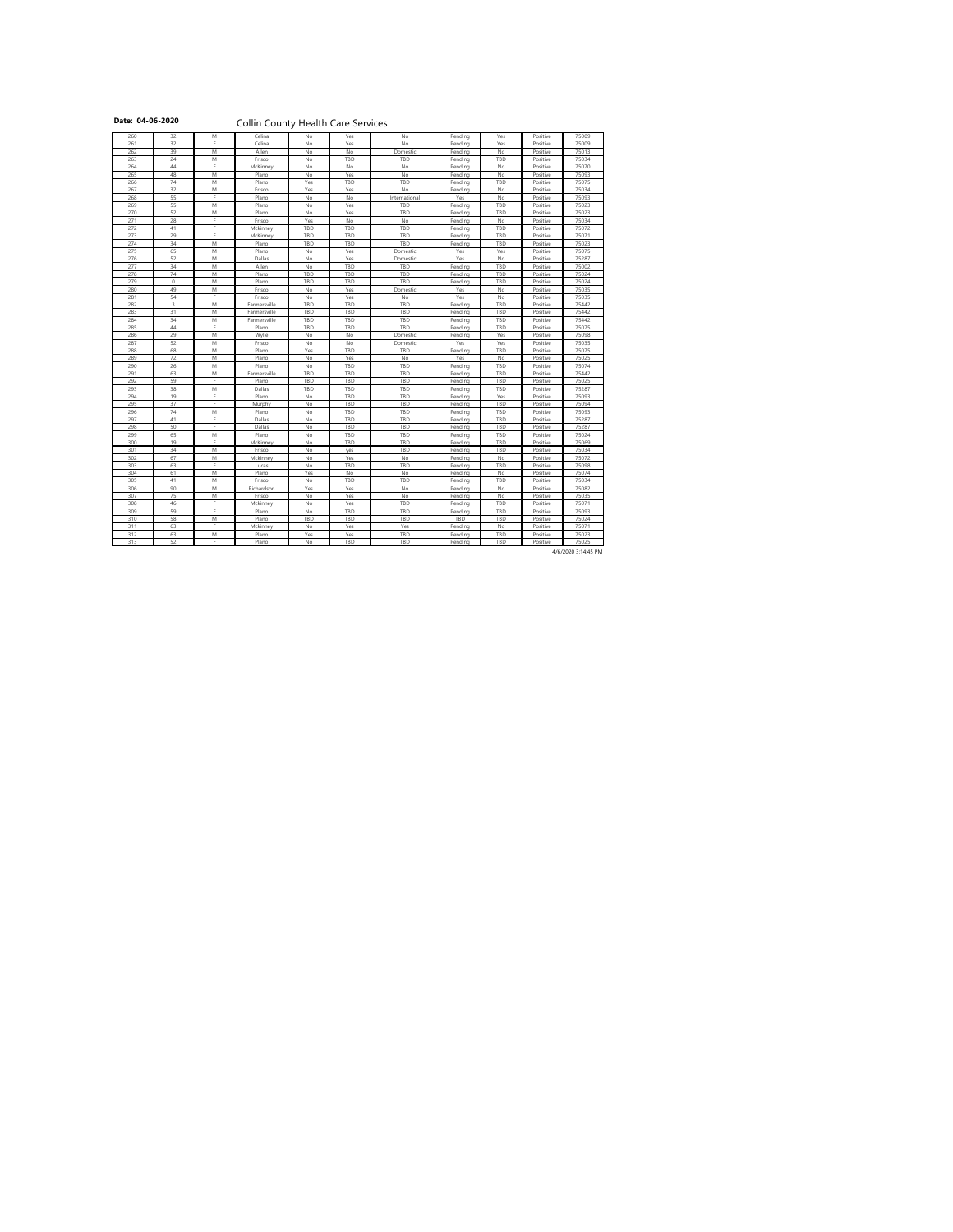| Collin Internal Case # Age Sex City |         |                                   |                                       |                  | Hospitalized Underlying Health Conditions | Travel                                 |                    | Recovered Contact To Confirmed Cases | Result Zip                       | Recovered                | (Multiple Items)    |                  |                              |                                                        |  |
|-------------------------------------|---------|-----------------------------------|---------------------------------------|------------------|-------------------------------------------|----------------------------------------|--------------------|--------------------------------------|----------------------------------|--------------------------|---------------------|------------------|------------------------------|--------------------------------------------------------|--|
|                                     |         | 1 39 M Frisco<br>2 36 F Frisco    |                                       | No.<br>No        | No<br>No                                  | Domestic<br>No                         | Yes<br>Yes         | No<br>Yes                            | Positive 75035<br>Positive 75035 | Hospitalized             | Deceased            |                  |                              | City with Zip Code   Cases in City/Zip Code   Deceased |  |
|                                     |         | 3 3 F Frisco                      |                                       | No               | No                                        | No                                     | Yes                | Yes                                  | Positive 75035                   | <b>Row Labels</b>        | <b>Count of Zip</b> |                  | Allen                        | 24                                                     |  |
|                                     |         | 5 40 F Frisco                     | 4 35 M McKinney                       | No<br>No         | No.<br>No                                 | No<br>No                               | Yes<br>Yes         | Yes<br>Yes                           | Positive 75071<br>Positive 75035 | Anna<br>75409            |                     |                  | 75002<br>75013               | 10<br>14                                               |  |
|                                     |         | 6 56 M Plano                      |                                       | No               | No                                        | Domestic                               | Yes                | Yes                                  | Positive 75024                   | <b>Frisco</b>            |                     |                  | Anna                         |                                                        |  |
|                                     | 7 47 F  | 8 32 M Frisco                     | Plano                                 | No<br>No         | No<br>No                                  | Domestic<br>Domestic                   | Yes<br>Yes         | No<br>No                             | Positive 75074<br>Positive 75035 | 75034<br><b>McKinney</b> |                     |                  | 75409<br>Celina              |                                                        |  |
|                                     |         | 9 32 F                            | Plano                                 | No               | No                                        | Domestic                               | Yes                | No                                   | Positive 75093                   | 75072                    |                     |                  | 75009                        |                                                        |  |
|                                     |         | 10 64 M Plano                     |                                       | Deceased         | Yes                                       | No                                     | No                 | No                                   | Positive 75074                   | Plano<br>75074           |                     |                  | <b>Dallas</b><br>75252       | 20                                                     |  |
|                                     |         | 12 38 M PLano                     | 11 39 M McKinney                      | No<br>No         | No<br>No                                  | International<br>No                    | Pending<br>Yes     | No<br>No                             | Positive 75072<br>Positive 75024 | <b>Grand Total</b>       |                     | $\boldsymbol{4}$ | 75287                        | 13                                                     |  |
|                                     |         | 13 54 M Anna                      |                                       | No               | No                                        | No                                     | Pending            | No                                   | Positive 75409                   |                          |                     |                  | <b>Fairview</b>              |                                                        |  |
|                                     |         | 15 45 M Allen                     | 14 32 F McKinney                      | No<br>Yes        | No<br>No                                  | No<br>No                               | Yes<br>Pending     | No<br>No                             | Positive 75070<br>Positive 75013 |                          |                     |                  | 75069<br><b>Farmersville</b> |                                                        |  |
|                                     |         | 16 42 F Plano                     |                                       | No               | Yes                                       | No                                     | Yes                | No                                   | Positive 75075                   |                          |                     |                  | 75442                        |                                                        |  |
|                                     |         |                                   | 17 58 M Melissa<br>18 57 M Richardson | No               | Yes                                       | Domestic                               | Yes                | No                                   | Positive 75454                   |                          |                     |                  | <b>Frisco</b><br>75033       | 42                                                     |  |
|                                     |         | 19 67 M Plano                     |                                       | No<br>No         | No<br>No                                  | International Yes<br>International Yes |                    | No<br>No                             | Positive 75082<br>Positive 75093 |                          |                     |                  | 75034                        | 10                                                     |  |
|                                     |         | 20 56 F                           | Wylie                                 | No               | No                                        | Domestic                               | Pending            | No                                   | Positive 75098                   |                          |                     |                  | 75035                        | 27                                                     |  |
|                                     |         |                                   | 21 51 M McKinney<br>22 51 M McKinney  | No<br>No         | No<br>No                                  | No<br>No                               | Yes<br>Pending     | No<br>No                             | Positive 75070<br>Positive 75070 |                          |                     |                  | 75093<br>Lucas               |                                                        |  |
|                                     |         | 23 48 M Plano                     |                                       | No               | No                                        | No                                     | Yes                | No                                   | Positive 75025                   |                          |                     |                  | 75002                        |                                                        |  |
|                                     |         | 24 67 F<br>25 73 M Dallas         | Plano                                 | No               | No                                        | Domestic                               | Pending            | No                                   | Positive 75093                   |                          |                     |                  | 75098                        | 60                                                     |  |
|                                     |         | 26 49 F                           | Richardson                            | No<br>No         | No<br>Yes                                 | Domestic<br>International Yes          | Yes                | No<br>No                             | Positive 75252<br>Positive 75080 |                          |                     |                  | <b>McKinney</b><br>75050     |                                                        |  |
|                                     |         | 27 20 F                           | Frisco                                | No               | Yes                                       | No                                     | Pending            | Yes                                  | Positive 75034                   |                          |                     |                  | 75069                        | 11                                                     |  |
|                                     |         | 28 56 F<br>29 38 M Plano          | Plano                                 | No<br>No         | No.<br>No                                 | Domestic<br>International              | Yes<br>Yes         | No<br>No                             | Positive 75024<br>Positive 75025 |                          |                     |                  | 75070<br>75071               | 21<br>15                                               |  |
|                                     |         | 30 61 M Frisco                    |                                       | No               | No                                        | No                                     | Yes                | No                                   | Positive 75034                   |                          |                     |                  | 75072                        | 11                                                     |  |
|                                     |         | 31 45 F Wylie                     | 32 56 F McKinney                      | No<br>No         | No<br>No                                  | No<br>No                               | Yes<br>Pending     | No<br>No                             | Positive 75098<br>Positive 75070 |                          |                     |                  | Melissa<br>75454             |                                                        |  |
|                                     |         | 33 45 M Plano                     |                                       | No               | Yes                                       | No                                     | Pending            | No                                   | Positive 75093                   |                          |                     |                  | <b>Murphy</b>                |                                                        |  |
|                                     |         |                                   | 34 51 M Parker                        | No               | No                                        | No                                     | Pending            | Yes                                  | Positive 75002                   |                          |                     |                  | 75094                        |                                                        |  |
|                                     |         | 35 7 F<br>36 50 F Plano           | Allen                                 | No<br>No         | No<br>No                                  | Domestic<br>No                         | Yes<br>Pending     | No<br>Yes                            | Positive 75013<br>Positive 75025 |                          |                     |                  | <b>Parker</b><br>75002       |                                                        |  |
|                                     |         |                                   | 37 47 M McKinney                      | No               | No                                        | Domestic                               | Yes                | No                                   | Positive 75071                   |                          |                     |                  | Plano                        | 102                                                    |  |
|                                     |         | 39 46 M Plano                     | 38 47 M McKinney                      | No<br>No         | No<br>No                                  | Domestic<br>No                         | Yes<br>Yes         | No<br>No                             | Positive 75071<br>Positive 75025 |                          |                     |                  | 75023<br>75024               | 12<br>17                                               |  |
|                                     |         | 40 27 F                           | Anna                                  | No               | No                                        | Domestic                               | Yes                | No                                   | Positive 75409                   |                          |                     |                  | 75025                        | 22                                                     |  |
|                                     |         | 41 39 F                           | Allen                                 | No               | No                                        | Domestic                               | Yes                | Yes                                  | Positive 75013                   |                          |                     |                  | 75074                        |                                                        |  |
|                                     |         |                                   | 42 34 F McKinney<br>43 43 M McKinney  | No<br>No         | No<br>No                                  | International<br>No                    | Yes<br>pending     | No<br>No                             | Positive 75071<br>Positive 75070 |                          |                     |                  | 75075<br>75093               | 13<br>30                                               |  |
|                                     |         | 44 26 F Plano                     |                                       | No               | No                                        | No                                     | Yes                | No                                   | Positive 75093                   |                          |                     |                  | Prosper                      |                                                        |  |
|                                     |         | 45 29 M Dallas                    | 46 25 F McKinney                      | No               | No<br>Yes                                 | No<br>International Yes                | Yes                | No<br>Yes                            | Positive 75287<br>Positive 75072 |                          |                     |                  | 75078<br>Richardson          |                                                        |  |
|                                     |         | 47 54 M Allen                     |                                       | No<br>No         | Yes                                       | Domestic                               | Yes                | No                                   | Positive 75002                   |                          |                     |                  | 75080                        |                                                        |  |
|                                     |         | 48 63 F                           | Allen                                 | No               | No                                        | No                                     | Yes                | Yes                                  | Positive 75002                   |                          |                     |                  | 75082                        |                                                        |  |
|                                     |         | 49 61 M Allen                     | 50 27 M McKinney                      | No<br>No         | No<br>No                                  | No<br>International                    | Yes<br>Yes         | Yes<br>Yes                           | Positive 75002<br>Positive 75072 |                          |                     |                  | <b>Sachse</b><br>75048       |                                                        |  |
|                                     |         |                                   | 51 41 M The Colony                    | No               | Yes                                       | No                                     | TRANSFER No        |                                      | Positive 75056                   |                          |                     |                  | Wylie                        |                                                        |  |
|                                     |         |                                   | 52 42 M Melissa<br>53 35 F Melissa    | No<br>No         | Yes<br>No                                 | Domestic<br>Domestic                   | Yes<br>Yes         | Yes<br>Yes                           | Positive 75454<br>Positive 75454 |                          |                     |                  | 75098<br><b>Grand Total</b>  | 302                                                    |  |
|                                     |         | 54 72 M Frisco                    |                                       | No               | No                                        | Domestic                               | Pending            | No                                   | Positive 75035                   |                          |                     |                  |                              |                                                        |  |
|                                     |         |                                   | 55 69 M Dallas<br>Richardson          | No               | Yes                                       | No                                     | Yes                | No                                   | Positive 75287                   |                          |                     |                  |                              |                                                        |  |
|                                     |         | 56 18 F                           |                                       | No               |                                           | Domestic                               | Yes                | No                                   | Positive 75082                   |                          |                     |                  |                              |                                                        |  |
|                                     |         |                                   |                                       |                  | No<br>Yes                                 |                                        |                    |                                      |                                  |                          |                     |                  |                              |                                                        |  |
|                                     |         | 58 65 F                           | 57 40 F McKinney<br>Anna              | No<br>Yes        | Yes                                       | Domestic<br>No                         | Pending<br>Pending | No<br>No                             | Positive 75070<br>Positive 75409 |                          |                     |                  |                              |                                                        |  |
|                                     | 59 69   |                                   | Plano                                 | No               | No                                        | Domestic                               | Yes                | No                                   | Positive 75024                   |                          |                     |                  |                              |                                                        |  |
|                                     |         | 60 40 F<br>61 49 M Wylie          | Plano                                 | No<br>No         | No<br>No                                  | International Yes<br>No                | Yes                | No<br>No                             | Positive 75023<br>Positive 75098 |                          |                     |                  |                              |                                                        |  |
|                                     |         | 62 40 M Frisco                    |                                       | No.              | No                                        | Domestic                               | Yes                | No                                   | Positive 75035                   |                          |                     |                  |                              |                                                        |  |
|                                     |         | 63 42 M Celina<br>64 41 M Wylie   |                                       | No               | No<br>Yes                                 | Domestic<br>Domestic                   | Yes<br>Yes         | No                                   | Positive 75009<br>Positive 75098 |                          |                     |                  |                              |                                                        |  |
|                                     |         |                                   | 65 65 M McKinney                      | No<br>Yes        | No                                        | No                                     | Pending            | Yes<br>Yes                           | Positive 75070                   |                          |                     |                  |                              |                                                        |  |
|                                     |         |                                   | 66 68 F McKinney                      | No               | Yes                                       | No                                     | Pending            | Yes                                  | Positive 75070                   |                          |                     |                  |                              |                                                        |  |
|                                     |         | 67 40 M Frisco<br>68 41 M Allen   |                                       | No<br>No         | Yes<br>No                                 | Domestic<br>No                         | Yes<br>Yes         | No<br>No                             | Positive 75035<br>Positive 75013 |                          |                     |                  |                              |                                                        |  |
|                                     |         | 69 52 M Plano                     |                                       | No               | No                                        | Domestic                               | Yes                | No                                   | Positive 75093                   |                          |                     |                  |                              |                                                        |  |
|                                     |         | 70 46 F Plano                     | 71 32 M McKinney                      | No<br>No         | No<br>No                                  | No<br>International Yes                | Yes                | No<br>Yes                            | Positive 75025<br>Positive 75070 |                          |                     |                  |                              |                                                        |  |
|                                     |         |                                   | 72 28 M McKinney                      | No               | No                                        | International Yes                      |                    | Yes                                  | Positive 75070                   |                          |                     |                  |                              |                                                        |  |
|                                     |         | 73 70 F Allen                     |                                       | No               | No                                        | Domestic                               | Yes                | No                                   | Positive 75013                   |                          |                     |                  |                              |                                                        |  |
|                                     |         | 74 51 F Frisco<br>75 21 M Plano   |                                       | No<br>No         | No<br>No                                  | Domestic<br>International Yes          | Yes                | No<br>No                             | Positive 75035<br>Positive 75025 |                          |                     |                  |                              |                                                        |  |
|                                     |         |                                   | 76 47 M McKinney                      | No               | No                                        | Domestic                               | Yes                | No                                   | Positive 75070                   |                          |                     |                  |                              |                                                        |  |
|                                     | 78 32 F | 77 48 F Plano                     | Plano                                 | No<br><b>TBD</b> | No<br>TBD                                 | No<br>TBD                              | Yes<br>Pending     | No<br>TBD                            | Positive 75075<br>Positive 75093 |                          |                     |                  |                              |                                                        |  |
|                                     |         | 79 32 F Plano                     |                                       | No               | No                                        | No                                     | Yes                | No                                   | Positive 75023                   |                          |                     |                  |                              |                                                        |  |
|                                     |         | 80 68 F<br>81 44 F                | Plano<br>Plano                        | No<br>No         | No<br>No                                  | Domestic<br>Domestic                   | Yes<br>Yes         | Yes<br>No                            | Positive 75093<br>Positive 75093 |                          |                     |                  |                              |                                                        |  |
|                                     |         | 82 41 M Plano                     |                                       | No               | No                                        | No                                     | Pending            | No                                   | Positive 75093                   |                          |                     |                  |                              |                                                        |  |
|                                     |         | 83 55 M Dallas                    |                                       | No               | No                                        | Domestic                               | Yes                | Yes                                  | Positive 75287                   |                          |                     |                  |                              |                                                        |  |
|                                     |         | 84 34 F Frisco<br>85 51 M Wylie   |                                       | No<br>No         | No<br>No                                  | International Yes<br>Domestic          | Pending            | No<br>No                             | Positive 75033<br>Positive 75098 |                          |                     |                  |                              |                                                        |  |
|                                     |         | 86 32 F Plano                     |                                       | No               | No                                        | No                                     | Pending            | Yes                                  | Positive 75024                   |                          |                     |                  |                              |                                                        |  |
|                                     |         | 88 73 F Plano                     | 87 62 F OUT OF TEXAS CASE             | No<br>No         | Yes<br>No                                 | International TRANSFER No<br>No        | Yes                | Yes                                  | Positive TBD<br>Positive 75093   |                          |                     |                  |                              |                                                        |  |
|                                     |         | 89 55 M Lucas                     |                                       | No               | No                                        | Domestic                               | Yes                | No                                   | Positive 75002                   |                          |                     |                  |                              |                                                        |  |
|                                     |         | 90 75 M Allen<br>91 44 M Plano    |                                       | No<br>No         | No<br>No                                  | No<br>Domestic                         | Pending<br>Yes     | No<br>No                             | Positive 75013<br>Positive 75025 |                          |                     |                  |                              |                                                        |  |
|                                     |         | 92 71 M Plano                     |                                       | No               | Yes                                       | Domestic                               | Yes                | Yes                                  | Positive 75093                   |                          |                     |                  |                              |                                                        |  |
|                                     |         | 93 82 F Frisco                    |                                       | No               | Yes                                       | No                                     | Pending            | Yes                                  | Positive 75035                   |                          |                     |                  |                              |                                                        |  |
|                                     |         | 94 63 M Plano<br>95 71 M Plano    |                                       | No<br>No         | No<br>Yes                                 | International Pending<br>No            | Pending            | No<br>No                             | Positive 75093<br>Positive 75023 |                          |                     |                  |                              |                                                        |  |
|                                     |         |                                   | 96 53 F Fairview                      | No               | No                                        | Domestic                               | Pending            | No                                   | Positive 75069                   |                          |                     |                  |                              |                                                        |  |
|                                     |         | 97 43 M Plano                     | 98 35 F McKinney                      | No<br>No         | No<br>No                                  | No<br>No                               | Pending<br>Pending | No<br>No                             | Positive 75093<br>Positive 75071 |                          |                     |                  |                              |                                                        |  |
|                                     |         | 99 41 M Frisco                    |                                       | No               | No                                        | International                          | Pending            | No                                   | Positive 75035                   |                          |                     |                  |                              |                                                        |  |
|                                     |         |                                   | 100 57 F Sachse                       | No               | Yes                                       | No                                     | Pending            | No                                   | Positive 75048                   |                          |                     |                  |                              |                                                        |  |
|                                     |         |                                   | 101 58 M Sachse<br>102 53 M McKinney  | No<br>No         | Yes<br>No                                 | No<br>Domestic                         | Pending<br>Pending | No<br>Yes                            | Positive 75048<br>Positive 75072 |                          |                     |                  |                              |                                                        |  |
|                                     |         | 103 44 F Frisco                   |                                       | <b>TBD</b>       | TBD                                       | TBD                                    | Pending            | TBD                                  | Positive 75035                   |                          |                     |                  |                              |                                                        |  |
|                                     |         | 105 51 M Plano                    | 104 29 M McKinney                     | No<br>No         | No<br>No                                  | Domestic<br>No                         | Yes<br>Yes         | No<br>No                             | Positive 75070<br>Positive 75075 |                          |                     |                  |                              |                                                        |  |
|                                     |         | 106 63 M Plano                    |                                       | No               | No                                        | Domestic                               | Yes                | No                                   | Positive 75093                   |                          |                     |                  |                              |                                                        |  |
|                                     |         | 107 61 F<br>108 60 F Plano        | Prosper                               | No<br>No         | No<br>Yes                                 | No<br>No                               | Yes<br>Yes         | No                                   | Positive 75078<br>Positive 75025 |                          |                     |                  |                              |                                                        |  |
|                                     |         | 109 26 F                          | Allen                                 | No               | No                                        | International Yes                      |                    | No<br>No                             | Positive 75013                   |                          |                     |                  |                              |                                                        |  |
|                                     |         |                                   | 110 44 M McKinney                     | No               | No                                        | No                                     | Yes                | No                                   | Positive 75069                   |                          |                     |                  |                              |                                                        |  |
|                                     |         | 111 67 F Frisco<br>112 64 M Plano |                                       | Deceased<br>No   | Yes<br>No                                 | TBD<br>No                              | No<br>Yes          | <b>TBD</b><br>Yes                    | Positive 75034<br>Positive 75025 |                          |                     |                  |                              |                                                        |  |
|                                     |         | 113 62 M Frisco                   |                                       | No               | Yes                                       | Domestic                               | Yes                | Yes                                  | Positive 75035                   |                          |                     |                  |                              |                                                        |  |
|                                     |         | 114 60 M Lucas<br>115 40 F Allen  |                                       | No<br>No         | Yes<br>No                                 | International Yes<br>No                | Pending            | No<br>No                             | Positive 75002<br>Positive 75013 |                          |                     |                  |                              |                                                        |  |
|                                     |         |                                   | 116 39 M Prosper                      | No               | No                                        | No                                     | Yes                | No                                   | Positive 75078                   |                          |                     |                  |                              |                                                        |  |
|                                     |         | 117 64 M Plano                    |                                       | No               | Yes                                       | International Yes                      |                    | No                                   | Positive 75025                   |                          |                     |                  |                              |                                                        |  |
|                                     |         | 119  42  M  Plano                 | 118 48 F Richardson                   | No<br>Yes        | Yes<br>No                                 | No<br>No                               | Yes<br>Pending     | No<br>No                             | Positive 75080<br>Positive 75023 |                          |                     |                  |                              |                                                        |  |
|                                     |         | 120 26 F Dallas                   |                                       | No               | No                                        | No                                     | Yes                | Yes                                  | Positive 75287                   |                          |                     |                  |                              |                                                        |  |
|                                     |         | 121 32 M Plano<br>122 47 F Dallas |                                       | No<br>No         | No<br>No                                  | Domestic<br>International Pending      | Yes                | Yes<br>No                            | Positive 75023<br>Positive 75252 |                          |                     |                  |                              |                                                        |  |
|                                     |         | 123 35 M Plano<br>124 61 F Frisco |                                       | No<br>No         | No<br>Yes                                 | No<br>Domestic                         | Pending<br>Pending | No<br>No                             | Positive 75025<br>Positive 75033 |                          |                     |                  |                              |                                                        |  |

|                     | City with Zip Code   Cases in City/Zip Code   Deceased |              |
|---------------------|--------------------------------------------------------|--------------|
| <b>Allen</b>        | 24                                                     |              |
| 75002               | 10                                                     |              |
| 75013               | 14                                                     |              |
| Anna                | 6                                                      |              |
| 75409               | 5                                                      | 1            |
| Celina              | 8                                                      |              |
| 75009               | 8                                                      |              |
| <b>Dallas</b>       | 20                                                     |              |
| 75252               | 7                                                      |              |
| 75287               | 13                                                     |              |
| <b>Fairview</b>     | 3                                                      |              |
| 75069               | 3                                                      |              |
| <b>Farmersville</b> | 6                                                      |              |
| 75442               | 6                                                      |              |
| <b>Frisco</b>       | 42                                                     |              |
| 75033               | 3                                                      |              |
| 75034               | 10                                                     | $\mathbf{1}$ |
| 75035               | 27                                                     |              |
| 75093               | 1                                                      |              |
|                     |                                                        |              |
| Lucas               | 4                                                      |              |
| 75002               | 3                                                      |              |
| 75098               | $\overline{1}$                                         |              |
| <b>McKinney</b>     | 60                                                     |              |
| 75050               | $\mathbf{1}$                                           |              |
| 75069               | 11                                                     |              |
| 75070               | 21                                                     |              |
| 75071               | 15                                                     |              |
| 75072               | 11                                                     | 1            |
| <b>Melissa</b>      | 5                                                      |              |
| 75454               | 5                                                      |              |
| <b>Murphy</b>       | 4                                                      |              |
| 75094               | 4                                                      |              |
| <b>Parker</b>       | 1                                                      |              |
| 75002               | $\mathbf{1}$                                           |              |
| Plano               | 102                                                    |              |
| 75023               | 12                                                     |              |
| 75024               | 17                                                     |              |
| 75025               | 22                                                     |              |
| 75074               | 7                                                      | $\mathbf{1}$ |
| 75075               | 13                                                     |              |
| 75093               | 30                                                     |              |
| Prosper             | 3                                                      |              |
| 75078               | 3                                                      |              |
| Richardson          | 7                                                      |              |
|                     | 3                                                      |              |
| 75080               |                                                        |              |
| 75082               | 4                                                      |              |
| <b>Sachse</b>       | $\overline{\mathbf{2}}$                                |              |
| 75048               | $\overline{2}$                                         |              |
| Wylie               | 9                                                      |              |
| 75098               | 9                                                      |              |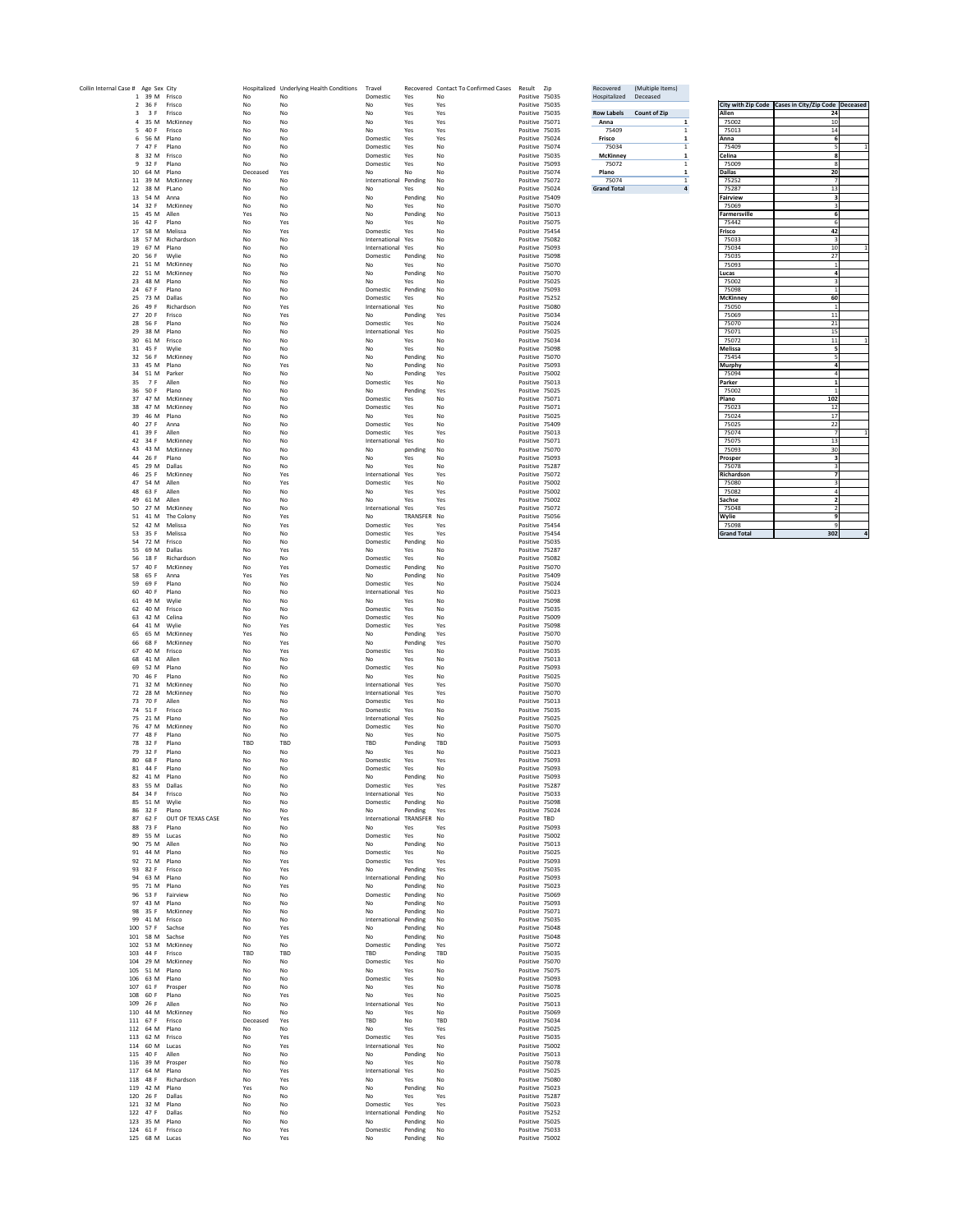|            | 55 F             | Plano                            | No                | No                | No                    | Pending            | No                       | Positive 75074                   |                |
|------------|------------------|----------------------------------|-------------------|-------------------|-----------------------|--------------------|--------------------------|----------------------------------|----------------|
| 126<br>127 | 51 F             | <b>Dallas</b>                    | No                | Yes               | No                    | Pending            | No                       | Positive 75287                   |                |
| 128        | 93 F             | McKinney                         | Deceased          | Yes               | No                    | No                 | No                       | Positive 75072                   |                |
| 129        | 65 F             | McKinney                         | Yes               | Yes               | No                    | Pending            | No                       | Positive 75072                   |                |
| 130        | 27 M             | Plano                            | No                | Yes               | No                    | Pending            | Yes                      | Positive 75025                   |                |
| 131        | 43 F             | Plano                            | Yes               | No                | No                    | Pending            | No                       | Positive 75074                   |                |
| 132        | 37 F             | Frisco                           | No                | No                | No                    | Pending            | No                       | Positive 75035                   |                |
| 133<br>134 | 29 F<br>50 F     | Plano<br>Frisco                  | No<br>No          | No<br>No          | No<br>Domestic        | Pending<br>Pending | No<br>No                 | Positive 75025<br>Positive 75034 |                |
| 135        | 65 F             | Celina                           | Yes               | Yes               | No                    | Pending            | No                       | Positive 75009                   |                |
| 136        | 55 F             | Plano                            | No                | Yes               | Domestic              | Pending            | No                       | Positive 75025                   |                |
| 137        | 71 M             | Anna                             | Yes               | Yes               | No                    | Pending            | Yes                      | Positive 75409                   |                |
| 138        | 47 F             | Plano                            | No                | Yes               | No                    | Yes                | No                       | Positive 75093                   |                |
| 139        | 48 F             | McKinney                         | Yes               | Yes               | No                    | Pending            | No                       | Positive 75069                   |                |
| 140        | 24 M             | Wylie                            | TBD               | TBD               | TBD                   | Pending            | <b>TBD</b>               | Positive 75098                   |                |
| 141        | 29 M             | Plano                            | No                | No                | Domestic              | Yes                | No                       | Positive 75024                   |                |
| 142        | 52 M             | Plano                            | No                | No                | No                    | Pending            | No                       | Positive 75023                   |                |
| 143        | 39 M             | Frisco                           | No                | No                | No                    | Yes                | No                       | Positive 75035                   |                |
| 144        | 36 F             | Allen                            | No                | No                | International Pending |                    | No                       | Positive 75013                   |                |
| 145        | 52 F             | <b>Denton Frisco Transferred</b> | TBD               | TBD               | <b>TBD</b>            | TRANSFER           | <b>TBD</b>               | Positive 75034                   |                |
| 146        | 82 M<br>56 M     | Dallas                           | Yes               | Yes               | International Pending |                    | No                       | Positive 75252                   |                |
| 147<br>148 | 41 F             | Frisco<br>Celina                 | <b>TBD</b><br>No  | Yes<br>No         | No<br>No              | Pending            | Yes<br>Yes               | Positive 75035<br>Positive 75009 |                |
| 149        | 64 F             | Allen                            | No                | Yes               | No                    | Yes<br>Pending     | No                       | Positive 75002                   |                |
| 150        | 62 M             | Frisco                           | <b>TBD</b>        | <b>TBD</b>        | TBD                   | Pending            | <b>TBD</b>               | Positive 75035                   |                |
| 151        | 33 M             | Plano                            | No                | No                | No                    | Pending            | No                       | Positive 75025                   |                |
| 152        | 60 M             | McKinney                         | No                | Yes               | Domestic              | Yes                | No                       | Positive 75072                   |                |
| 153        | 22 M             | Plano                            | No                | No                | Domestic              | Yes                | No                       | Positive 75024                   |                |
| 154        | 64 M             | Plano                            | Yes               | TBD               | TBD                   | Pending            | <b>TBD</b>               | Positive 75025                   |                |
| 155        | 30 M             | Farmersville                     | TBD               | <b>TBD</b>        | TBD                   | TRANSFER           | TBD                      | Positive 75442                   |                |
| 156        | 43 M             | Plano                            | No                | No                | Domestic              | Yes                | No                       | Positive 75025                   |                |
| 157        |                  | 50 M McKinney                    | No                | No                | Domestic              | Yes                | No.                      | Positive 75070                   |                |
| 158        | 24 F             | Dallas                           | <b>TBD</b>        | TBD               | TBD                   | TRANSFER TBD       |                          | Positive 75204                   |                |
| 159        | 60 F             | Plano                            | No                | No                | International Yes     |                    | Yes                      | Positive 75025                   |                |
| 160<br>161 | 43 F<br>52 F     | McKinney<br>Richardson           | Yes<br>No         | Yes<br>Yes        | No.<br>Domestic       | Pending            | Yes<br>No                | Positive 75070<br>Positive 75080 |                |
| 162        | 54 F             | Plano                            | No                | Yes               | No                    | Pending<br>Pending | No                       | Positive 75075                   |                |
| 163        | 39 M             | Plano                            | No                | Yes               | No                    | Pending            | No                       | Positive 75024                   |                |
| 164        | 40 M             | McKinney                         | No                | No                | Domestic              | Pending            | No                       | Positive 75071                   |                |
| 165        | 26 M             | McKinney                         | No                | No                | No                    | Yes                | No                       | Positive 75050                   |                |
| 166        | 67 M             | Plano                            | No                | Yes               | Domestic              | Yes                | No                       | Positive 75093                   |                |
| 167        | 57 M             | Plano                            | No                | Yes               | Domestic              | Pending            | Yes                      | Positive 75093                   |                |
| 168        | 39 F             | Celina                           | No                | Yes               | No                    | Yes                | No                       | Positive 75009                   |                |
| 169        | 56 F             | Frisco                           | No                | No                | Domestic              | Pending            | Yes                      | Positive 75093                   |                |
| 170        | 60 M             | Plano                            | No                | No                | No                    | Pending            | No                       | Positive 75093                   |                |
| 171        | 51 F             | McKinney                         | No                | Yes               | No                    | Yes                | No                       | Positive 75071                   |                |
| 172        | 48 M             | McKinney                         | Yes               | Yes               | No                    | Pending            | No                       | Positive 75069                   |                |
| 173        | 57 F             | McKinney                         | TBD               | TBD               | TBD                   | Pending            | <b>TBD</b>               | Positive 75069                   |                |
| 174        | 67 F             | Plano                            | Yes               | <b>TBD</b>        | TBD                   | Pending            | <b>TBD</b>               | Positive 75075                   |                |
| 175        | 32 F<br>176 51 F | McKinney<br>Allen                | No<br>No          | No                | No<br>International   | Pending            | No<br>No                 | Positive 75070<br>Positive 75013 |                |
| 177        | 52 M             | Plano                            | <b>TBD</b>        | No<br><b>TBD</b>  | TBD                   | Yes<br>Pending     | <b>TBD</b>               | Positive 75024                   |                |
| 178        | 42 F             | Plano                            | TBD               | TBD               | TBD                   | TRANSFER TBD       |                          | Positive 75024                   |                |
| 179        | 27 M             | Allen                            | No                | No                | Domestic              | Pending            | Yes                      | Positive 75002                   |                |
| 180        | 56 F             | Plano                            | No                | No                | Domestic              | Yes                | No                       | Positive 75075                   |                |
| 181        | 26 F             | Allen                            | No                | No                | No                    | Pending            | Yes                      | Positive 75002                   |                |
| 182        | 53 F             | Plano                            | Yes               | Yes               | No                    | Pending            | No                       | Positive 75025                   |                |
| 183        | 42 M             | Plano                            | No                | No                | Domestic              | Yes                | No                       | Positive 75075                   |                |
| 184        | 50 F             | Plano                            | Yes               | Yes               | No                    | Pending            | No                       | Positive 75075                   |                |
| 185        | 58 M             | Frisco                           | Yes               | No                | International Pending |                    | No                       | Positive 75034                   |                |
| 186        | 26 F             | Plano                            | No                | No                | Domestic              | Yes                | Yes                      | Positive 75074                   |                |
| 187<br>188 | 42 M<br>50 F     | Murphy<br>McKinney               | No<br>Yes         | No<br>No          | Domestic<br>No        | Yes<br>Pending     | No<br>No                 | Positive 75094<br>Positive 75070 |                |
| 189        | 60 F             | McKinney                         | No                | Yes               | Domestic              | Pending            | No                       | Positive 75071                   |                |
| 190        | 75 M             | Dallas                           | No                | No                | No                    | Yes                | No                       | Positive 75252                   |                |
| 191        | 53 F             | McKinney                         | TBD               | TBD               | TBD                   | Pending            | <b>TBD</b>               | Positive 75069                   |                |
| 192        | 67 M             | Prosper                          | TBD               | TBD               | <b>TBD</b>            | Pending            | <b>TBD</b>               | Positive 75078                   |                |
| 193        | 31 F             | Plano                            | No                | No                | Domestic              | Pending            | No                       | Positive 75093                   |                |
| 194        | 58 M             | Plano                            | No                | Yes               | No                    | Pending            | Yes                      | Positive 75093                   |                |
| 195        |                  |                                  | No                | Yes               | Domestic              | Pending            | No                       | Positive 75454                   |                |
|            | 32 F             | Melissa                          |                   |                   |                       |                    |                          |                                  |                |
| 196        | 59 M             | Plano                            | TBD               | TBD               | TBD                   | Pending            | <b>TBD</b>               |                                  | Positive 75093 |
| 197        | 41 F             | Anna                             | Deceased          | TBD               | TBD                   | No                 | TBD                      | Positive 75409                   |                |
| 198        | 30 F             | Plano                            | No                | No                | No                    | Yes                | No                       | Positive 75024                   |                |
| 199        | 48 F             | McKinney                         | No                | Yes               | No                    | Yes                | No                       | Positive 75069                   |                |
| 200        | 34 M             | Allen                            | No                | Yes               | Domestic              | Pending            | No                       | Positive 75002                   |                |
| 201        | 26 M             | McKinney                         | <b>TBD</b>        | <b>TBD</b>        | <b>TBD</b>            | Pending            | <b>TBD</b>               | Positive 75070                   |                |
| 202        | 28 F             | McKinney                         | No                | No                | No                    | Pending            | Yes                      | Positive 75069                   |                |
| 203<br>204 | 31 M             | McKinney                         | No<br><b>TBD</b>  | No                | No<br>TBD             | Pending            | Yes                      | Positive 75069                   |                |
| 205        | 33 F<br>36 F     | Frisco<br>Celina                 | TBD               | TBD<br>TBD        | TBD                   | Pending<br>Pending | <b>TBD</b><br><b>TBD</b> | Positive 75035<br>Positive 75009 |                |
| 206        | 47 M             | Celina                           | TBD               | TBD               | TBD                   | Pending            | <b>TBD</b>               | Positive 75009                   |                |
| 207        | 19 M             | Dallas                           | No                | Yes               | International Pending |                    | Yes                      | Positive 75252                   |                |
| 208        | 51 M             | Plano                            | No                | Yes               | No                    | Pending            | No                       | Positive 75074                   |                |
| 209        | 51 F             | Frisco                           | No                | No                | No                    | Pending            | Yes                      | Positive 75034                   |                |
| 210        | 19 F             | Frisco                           | No                | No                | Domestic              | Pending            | Yes                      | Positive 75035                   |                |
| 211        | 38 F             | Plano                            | No                | No                | No                    | Pending            | Yes                      | Positive 75075                   |                |
| 212        | 72 F<br>62 M     | Fairview                         | No<br>TBD         | Yes<br>TBD        | No<br>TBD             | Pending            | No<br><b>TBD</b>         | Positive 75069<br>Positive 75098 |                |
| 213<br>214 | 80 F             | Wylie<br>McKinney                | TBD               | TBD               | TBD                   | Pending<br>Pending | <b>TBD</b>               | Positive 75072                   |                |
| 215        | 69 F             | Dallas                           | Yes               | No                | No                    | Pending            | Yes                      | Positive 75252                   |                |
| 216        | 61 F             | Frisco                           | No                | No                | Domestic              | Pending            | No                       | Positive 75035                   |                |
| 217        | 24 F             | Plano                            | No                | No                | No                    | Pending            | No                       | Positive 75093                   |                |
| 218        | 65 M             | Plano                            | Yes               | No                | No                    | Pending            | No                       | Positive 75023                   |                |
| 219        | 46 F             | Plano                            | No                | No                | Domestic              | Pending            | Yes                      | Positive 75093                   |                |
| 220        | 51 F             | McKinney                         | No                | No                | No                    | Pending            | No                       | Positive 75071                   |                |
| 221        | 51 M             | Plano                            | No                | No                | No                    | Pending            | Yes                      | Positive 75024                   |                |
| 222        | 20 F             | Allen                            | No                | No                | No                    | Yes                | Yes                      | Positive 75013                   |                |
| 223<br>224 | 58 F<br>81 F     | Allen                            | No                | No                | Domestic<br>No        | Pending            | No                       | Positive 75002<br>Positive 75093 |                |
| 225        | 11 M             | Plano<br>Plano                   | Yes<br><b>TBD</b> | Yes<br><b>TBD</b> | TBD                   | Pending<br>Pending | Yes<br><b>TBD</b>        | Positive 75023                   |                |
| 226        | 46 F             | Farmersville                     | No                | No                | No                    | Pending            | No                       | Positive 75442                   |                |
| 227        | 50 F             | Dallas                           | TBD               | TBD               | TBD                   | Pending            | <b>TBD</b>               | Positive 75287                   |                |
| 228        | 36 M             | Houston                          | TBD               | <b>TBD</b>        | <b>TBD</b>            | TRANSFER TBD       |                          | Positive 77084                   |                |
| 229        | 32 F             | Wylie                            | No                | Yes               | No                    | Pending            | Yes                      | Positive 75098                   |                |
| 230        | 42 F             | Frisco                           | No                | No                | No                    | Pending            | No                       | Positive 75035                   |                |
| 231        | 30 F             | <b>Dallas</b>                    | TBD               | <b>TBD</b>        | TBD                   | Pending            | <b>TBD</b>               | Positive 75252                   |                |
| 232        | 67 M             | McKinney                         | TBD               | TBD               | TBD                   | Pending            | TBD                      | Positive 75071                   |                |
| 233        | 48 M             | Dallas                           | TBD               | TBD               | TBD                   | Pending            | <b>TBD</b>               | Positive 75287                   |                |
| 234        | 20 M             | Frisco                           | No                | No                | Domestic              | Yes                | Yes                      | Positive 75033                   |                |
| 235        | 22 F             | Plano                            | No                | No                | No                    | Pending            | No                       | Pending 75024                    |                |
| 236<br>237 | 41 M<br>56 F     | McKinney                         | No<br>No          | No<br>No          | No<br>Domestic        | Yes<br>Yes         | No                       | Positive 75070                   |                |
| 238        | 17 F             | McKinney<br>McKinney             | No                | No                | Domestic              | Yes                | Yes<br>Yes               | Positive 75072<br>Positive 75072 |                |
| 239        | 38 F             | McKinney                         | No                | No                | No                    | Pending            | No                       | Positive 75070                   |                |
| 240        | 13 F             | Farmersville                     | No                | No                | No                    | Pending            | Yes                      | Positive 75442                   |                |
| 241        | 39 F             | Frisco                           | TBD               | TBD               | <b>TBD</b>            | Pending            | <b>TBD</b>               | Positive 75035                   |                |
| 242        | 61 M             | Mckinney                         | Yes               | No                | No                    | Pending            | No                       | Positive 75069                   |                |
| 243        | 44 F             | Allen                            | No                | No                | No                    | Pending            | Yes                      | Positive 75013                   |                |
| 244        | 40 F             | Mckinney                         | No                | No                | Domestic              | Pending            | No                       | Positive 75070                   |                |
| 245        | 69 M             | Allen                            | No                | Yes               | Domestic              | Pending            | Yes                      | Positive 75013                   |                |
| 246        | 62 M             | Mckinney                         | No                | Yes               | No                    | Pending            | No                       | Positive 75071                   |                |
| 247        | 20 M             | Richardson                       | No                | No                | Domestic              | Pending            | Yes                      | Positive 75082                   |                |
| 248<br>249 | 38 F<br>22 M     | Plano<br>Frisco                  | No<br>TBD         | Yes<br>TBD        | No<br>TBD             | Pending<br>Pending | No<br><b>TBD</b>         | Positive 75024<br>Positive 75035 |                |
| 250        | 40 F             | Mckinney                         | TBD               | <b>TBD</b>        | TBD                   | Pending            | <b>TBD</b>               | Positive 75071                   |                |